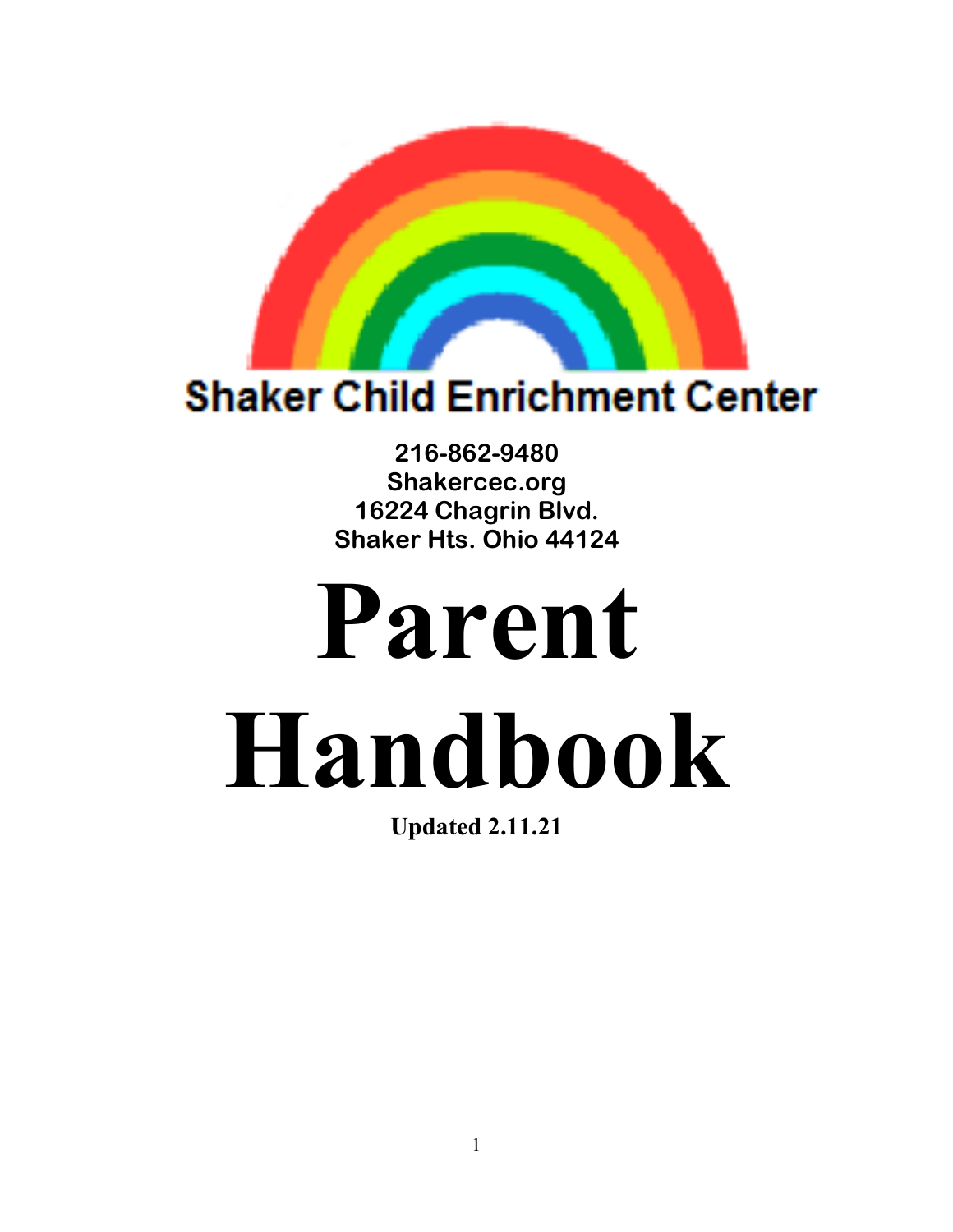### **TABLE OF CONTENTS**

| <i>WELCOME</i>                                                   | PG. 2         |
|------------------------------------------------------------------|---------------|
| PROGRAM PHILOSOPHY                                               | PG. 2         |
| <b>MISSION STATEMENT</b>                                         | PG.3          |
| FIELDTRIPS/TRANSPORTATION OF CHILDREN                            | PG.4          |
| Field trip safety<br>$\bullet$                                   | PG.4          |
| Transportation<br>$\bullet$                                      | PG. 5         |
| SWIMMING INFORMATION                                             | PG. 5         |
| <i>LICENSING</i>                                                 | PG. 6         |
| <i>ADMISSIONS</i>                                                | PG. 6         |
| <b>TUITION/FEES &amp; PAYMENT POLICIES</b>                       | PG. 7-8       |
| <b>Registration Fee</b>                                          | PG. 8         |
| HOURS & DAYS OF OPERATION & Disenrollment Policy                 | PG. 9-10      |
| STAFF/CHILD RATIOS & MAXIMUM GROUP                               | <i>PG.</i> 11 |
| <b>SUPERVISION POLICY</b>                                        | <i>PG.</i> 12 |
| <b>DISCRIMINATION</b>                                            | PG. 12        |
| ARRIVAL & DEPARTURE                                              | <i>PG.</i> 12 |
| Release of a child<br>$\bullet$                                  | PG. 12-13     |
| Supervision of infants/toddlers/preschoolers<br>٠                | PG. 13        |
| Supervision of school age children                               | PG. 13        |
| Children arriving to the Center from other programs<br>$\bullet$ | PG. 13        |
| School Delays/Cancellations                                      | PG. 14        |
| Custody Agreements<br>$\bullet$                                  | PG. 14        |
| Transitioning                                                    | PG. 14        |
| Child Abuse Reporting                                            | PG. 14        |
| <b>DROP-IN/ANYTIME SERVICE</b>                                   | PG. 15        |
| <b>GUIDANCE POLICY</b>                                           | PG. 16        |
| <b>ACCIDENTS/EMERGENCIES</b>                                     | PG. 16-17     |
| <i><b>ORIENTATION</b></i>                                        | PG. 18        |
| DAILY ACTIVITIES                                                 | PG. 19        |
| <b>Infant Daily Schedule</b><br>$\bullet$                        | PG. 19        |
| $\bullet$<br>Toddler Daily Schedule                              | PG. 20        |
| Pre-School Daily Schedule<br>$\bullet$                           | PG. 21        |
| School-Age Schedule                                              | PG. 22-23     |
| NAP & BEDDING                                                    | PG. 24        |
| <b>CLOTHING</b>                                                  | PG. 24        |
| <b>SAFETY</b>                                                    | PG. 24-25     |
| <b>OUTDOOR PLAY</b>                                              | PG. 26        |
| <b>EMERGENCY CENTER CLOSING</b>                                  | PG. 26        |
| HEALTH & COMMUNICABLE DISEASE MANAGEMENT                         | PG. 26-28     |
| <b>MANAGEMENT OF ILLNESSES</b>                                   | PG. 28-29     |
| MEDICATION/SPECIAL DIETS IMMUNIZATIONS                           |               |
| PG. 29-30                                                        |               |
| PRESCRIPTION MEDICATIONS<br>٠                                    | PG. 30        |
| <b>FOOD SUPPLEMENTS OR MODIFIED DIETS</b>                        | PG. 30        |
| <b>MEALS &amp; SNACKS</b>                                        | PG. 30        |
| <b>EVENING CARE POLICY</b>                                       | PG. 31-32     |
| PARENT PARTICIPATION                                             | PG. 32-33     |
| <b>CELEBRATIONS</b>                                              | PG. 33        |
| PARENT RESPONSIBILITIES                                          | PG. 34        |
| <b>CENTER PARENT INFORMATION</b>                                 | PG. 35        |
| <b>MEET WITH TEACHERS</b>                                        | PG. 36        |
| <b>BREASTFEEDING/NURSING</b>                                     | PG. 38        |
| <b>EMERGENCY/SERIOUS ILLNESS</b>                                 | PG. 39        |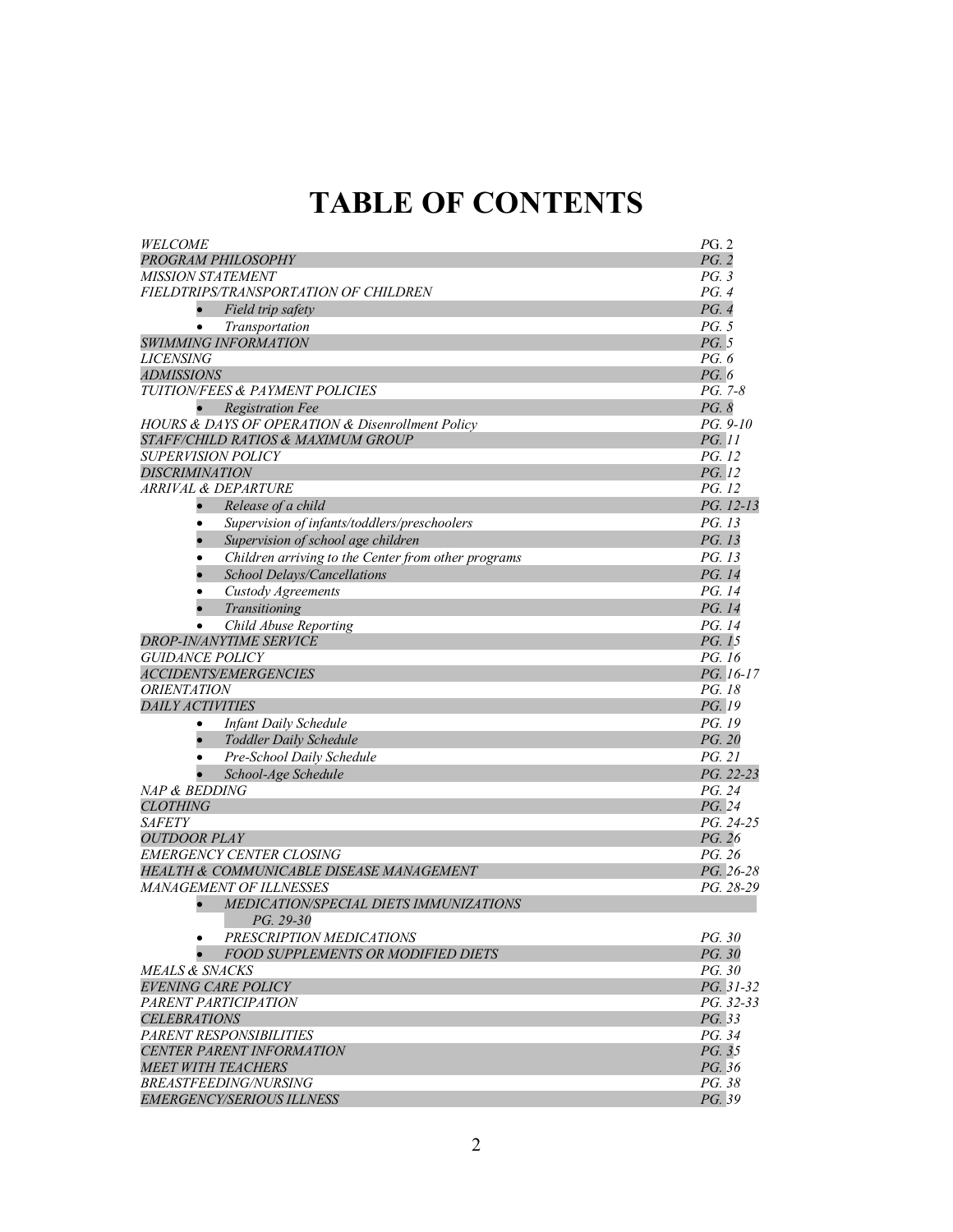| <b>TERMINATION POLICY</b>              | <i>PG 40</i> |
|----------------------------------------|--------------|
| <i><b>OBSERVATIONS/ASSESSMENTS</b></i> | PG. 41       |
| <i>SIGNATURE</i>                       | PG. 42       |

# **WELCOME**

**W**elcome to *Shaker Child Enrichment Center*. This handbook contains information regarding the Infant/Toddler/Preschool/School-age enrichment program. It is very important that you read this handbook and keep it handy as long as your child is enrolled in the program. It will answer many of the questions you have about Shaker. We are extremely happy that you have chosen our center for your child/children child care experience.

# **PROGRAM PHILOSOPHY**

**Shaker Child Enrichment Center** was established to provide quality, loving care for children (age 3 weeks  $-14$ ) years old. The staffs recognize the importance of balanced growth so they provide opportunities for mental, physical and emotional growth through a variety of creative experiences. Children are encouraged to learn and explore at their own speed in areas that interest them. We are pleased that you have chosen to include us in the growth and development of your children.

- *We believe that respecting diversity is one of Shaker Child Enrichment Center's strengths.*
- *We are sensitive and responsive to children and families with special needs.*
- *We believe that each child should be given opportunities to develop to his/her highest potential.*
- *We believe that enthusiasm, pride, love and understanding should characterize all human relationships.*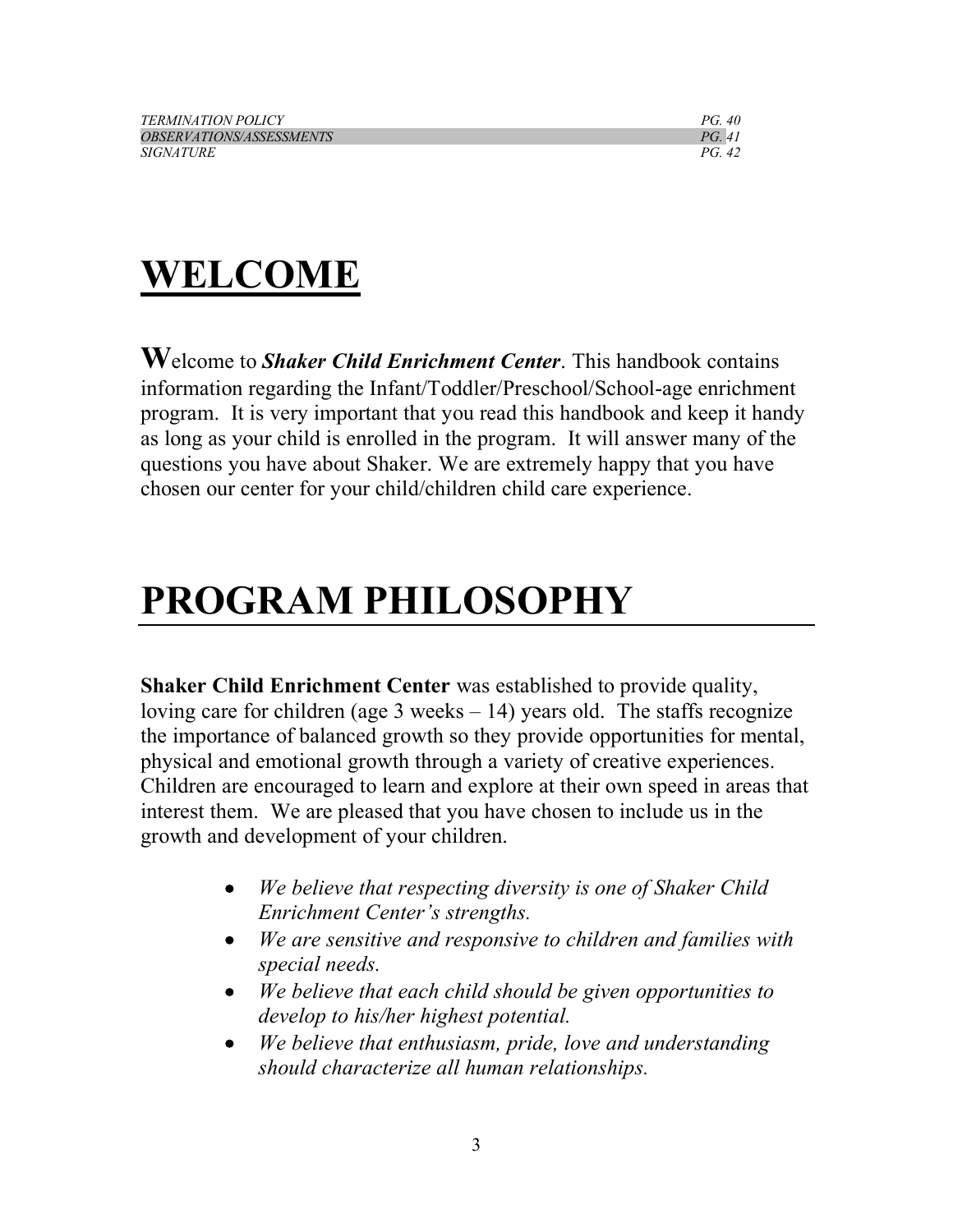- *We believe that the home and center environment are important in helping children learn.*
- *Our parents will be assured that their children will be taught to cooperate, to think and to respect the rights of others.*

# **MISSION STATEMENT**

*What's in a name? - We believe that the name of our Shaker Child Enrichment Center accurately reflects our goals and mission in providing comprehensive child care which in effect will be "Safe, Educational & Fun" in the quality and scope of our service. We will achieve this by providing a FULL-TIME nursery and day care facility for families and after school care for children of working parents unable to be at home directly after school.*

*Concerned parents are constantly forced to face-the-fact that they are not always afforded the opportunity to locate a childcare provider, or a facility to care for their children when needed. Dependability is a very important factor along with safety, afforded ability, and proper care. Shaker Child Enrichment Center's primary function will be to provide children with a safe, diverse, educational environment, allowing parents the assurance that quality care is being provided.*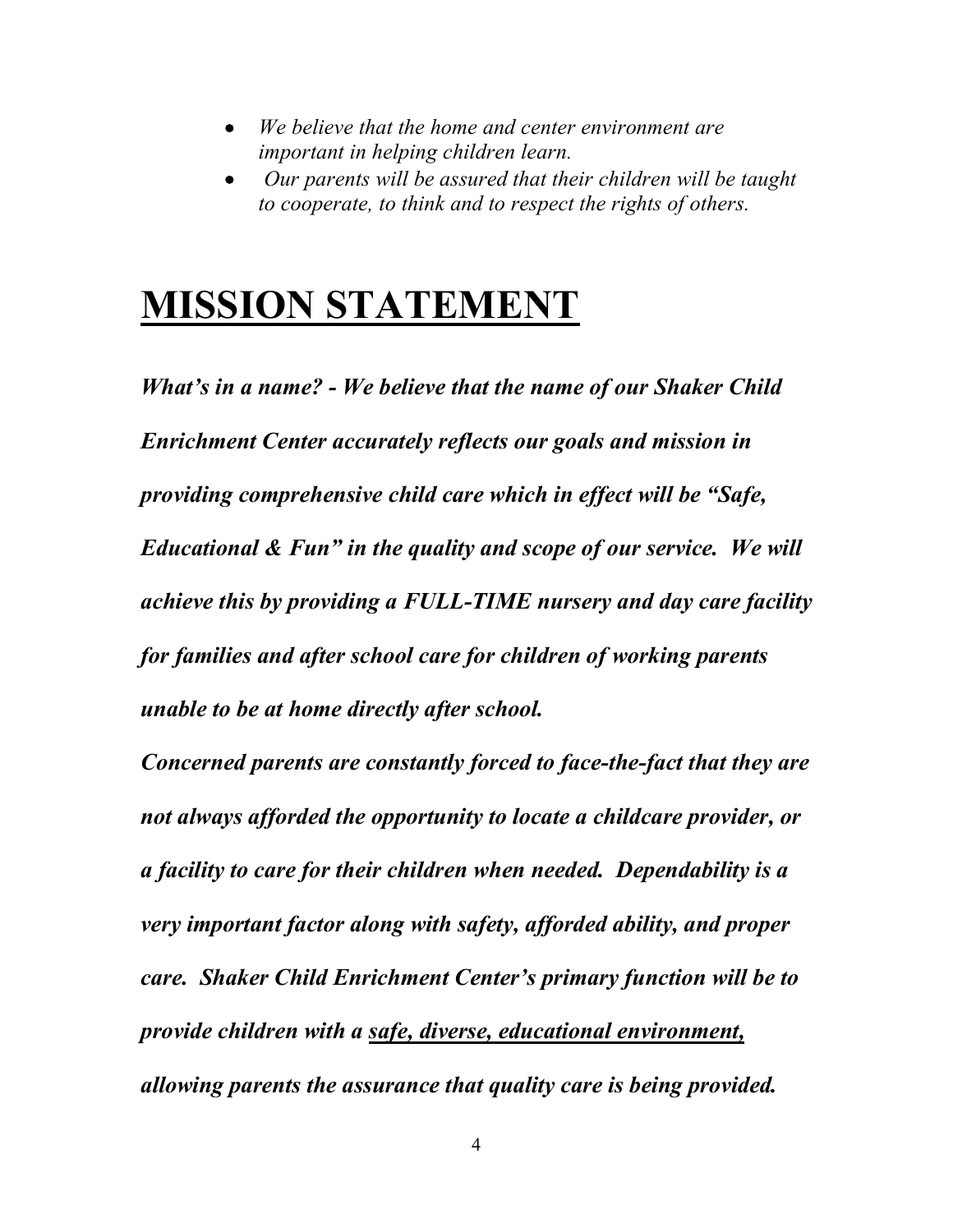### **FIELDTRIPS/TRANSPORTATION OF CHILDREN**

The Center schedules field trips throughout the year. There may be an additional fee to support these activities.

 **Field trip safety** policy provides that:

- 2. A first-aid box that meets State requirements and a person trained in first-aid shall be available on each field trip or special outing.
- 3. All children on the field trip or outing will have identification attached to them containing the Center's name address and telephone number to contact in the event the child becomes lost.
- 4. An emergency transportation authorization and the child's health record shall be available on the field trip or special outing for each child.
- 5. The maximum number of children per child-care staff member requirements shall be met at all times when children are transported on field trips or special outings.
- 6. Written permission is needed from the parent for each child transported to and from the Center for routine trips and special outings, which shall include, but not limited to, the child's name, destination, signature, date parent signed and the date of the field trip.
- 7. Before departing the Center, a count will be taken of all of the children, and they will be marked on a separate attendance sheet, specifically created for the trip.
- 8. Upon arrival at the destination, another count will be taken to assure that all of the children have safely arrived. This process will be repeated upon leaving the destination, and returning to the Center.
- 9. During the course of the field trips, each staff member will have specific children that they are responsible for supervising.
- 10.All fieldtrips will be provided by our Center's bus.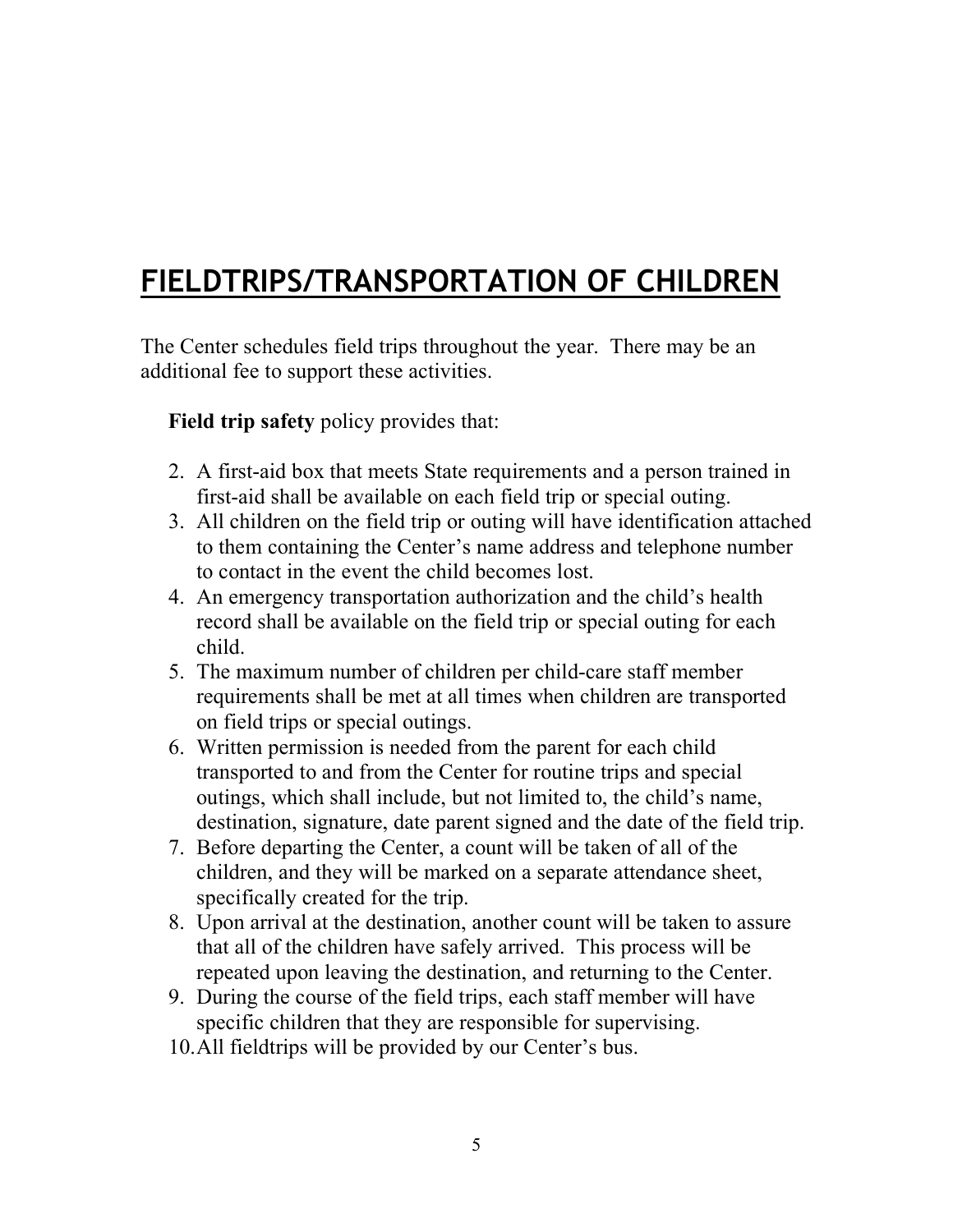#### **TRANSPORTATION**

**Shaker Child Enrichment Center** provides limited transportation between the hours of  $7:00$  a.m. and  $6:00$  p.m. (From  $\&$  to school) Written permission slips will be sent out and must be signed by the parent for routine trips or special activites outside of the school and in the school building as well.

The Center will not transport children in emergency situations. If a child requires transportation, the parent or the emergency squad will be contacted. The Center will be providing transportation on routine trips for school age children going to/from school. This transportation will be done on the busses owned by the Center and a staff member with first aid/communicable disease and CPR trainings will be present in the van.

# **SWIMMING INFORMATION**

Swimming activities will be provided only to children who have permission from their parents. We will take the children during a designated time given by the local city of Beachwood recreation center. A lifeguard will be present at all times and child care staff will also be actively supervising children. Parents will be provided with permission slips ahead of time which will need to be signed. The permission slip will also include the staff/child ratio that will be followed while the children are at the pool and specify if additional adults will be in attendance.

Our younger children will be provided with water play opportunities at the Center. These would include sprinklers and small wading pools (less than 24 inches deep). Swimming activities may include pools 18" but never over 24 inches deep. Parents will also be asked to sign written permission slips prior to children engaging in water play with standing water. Please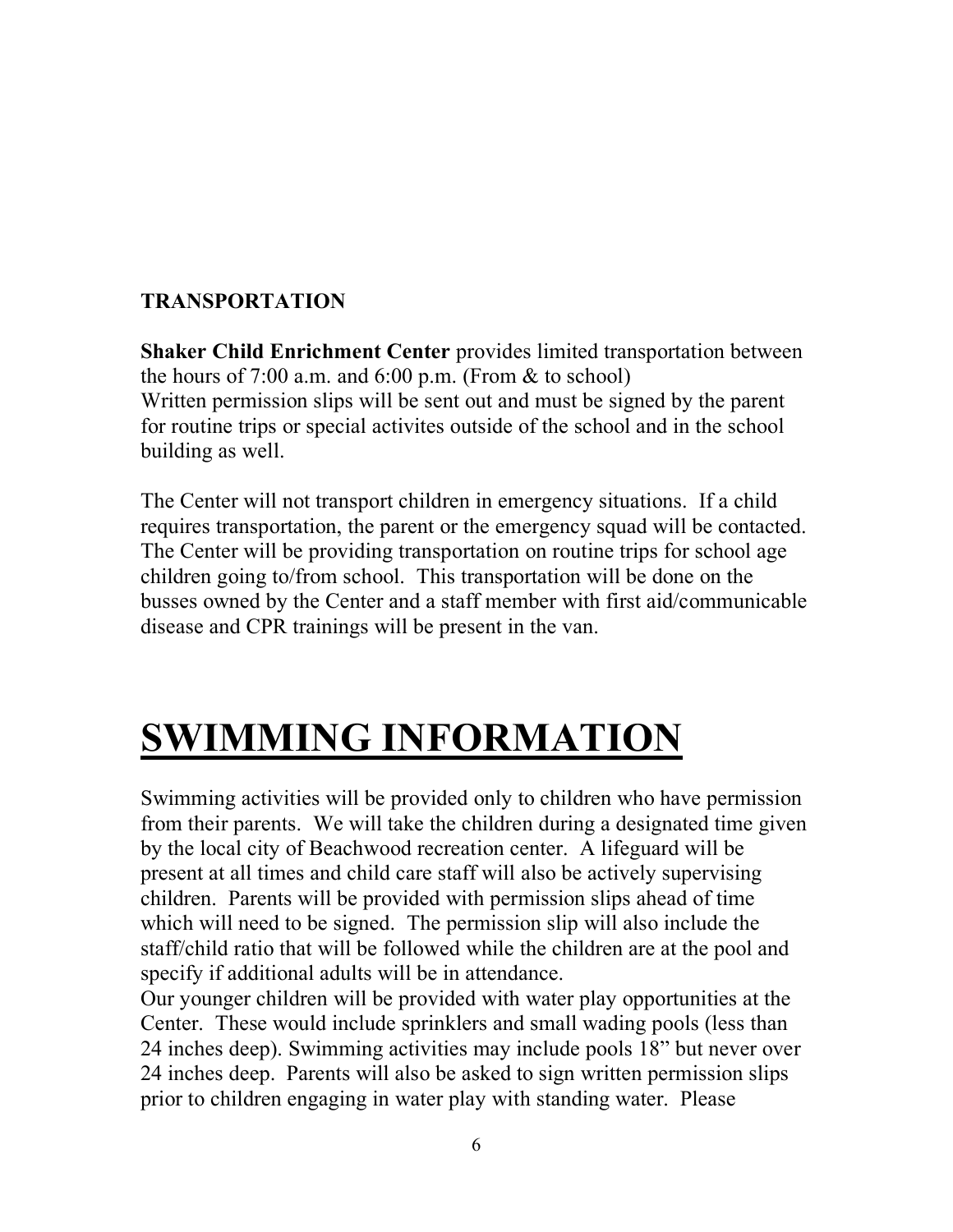remember to send bathing suits, towels and sunscreen for your children. Sunscreen must also have a medication form completed for it. If your child burns easily, please include a lightweight T-shirt that they may wear over their swimsuit.

# **LICENSING**

At the end of the handbook you will find an attachment about licensing and other valuable information. Please take the time to read this information. The Center's licensing record is available upon request from the ODJFS provides a toll free number (number shown on license) to be used to report any suspected violations by a licensed center.

- All parents are **authorized visitors** are required to sign-in.
- Parents are welcome to visit the Center at any time during the hours of operation.
- Parents may also have lunch with their children on any day.

# **ADMISSIONS**

A CHILD IS CONSIDERED TO BE ENROLLED IN THE Center ONLY after the registration fee has been received, the administrator confirms the availability of space and the required paperwork is received. This includes basic enrollment and health information. Any change to this information must be communicated to the office immediately so that current information is always on file. This is for the safety of your child. A medical form signed by a physician or certified nurse practitioner is required to be submitted with 30 days of admission. This medical must be updated every 13 months.

IF YOU ENROLL YOUR CHILL FULL TIME THEY MUST ATTEND NO LESS THAN 25 HOURS A WEEK. If THEY ARE ENROLLED PART TIME THEY MUST ATTEND NO LESS THAN 10 HOURS A WEEK.IF THEY USE UP THEIR ABSENCE DAYS (10) YOU WILL BE RESPONSIBLE FOR THE ENTIRE TUITION. ALL ATTENDANCE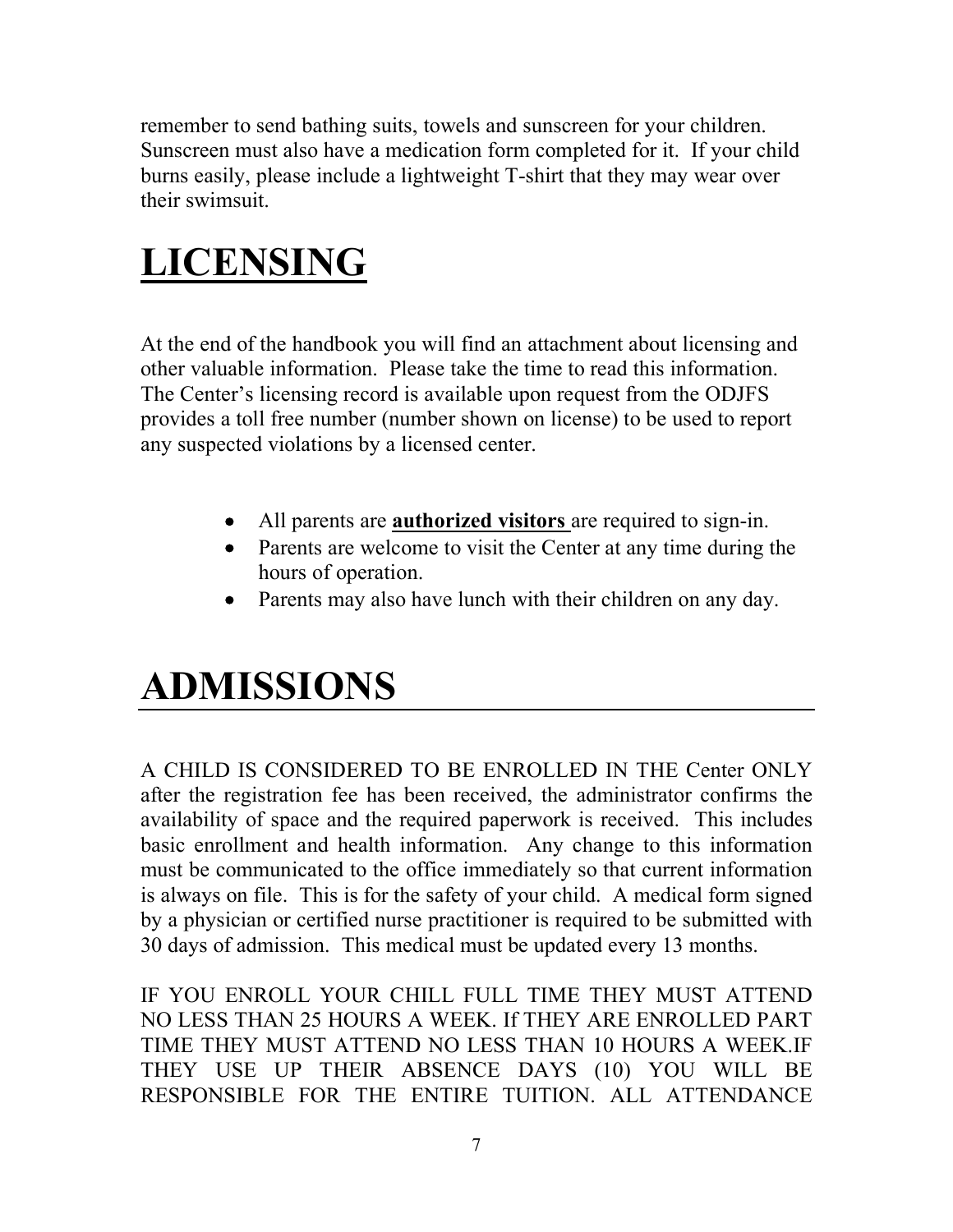#### ISSUES WILL BE REPORTED TO ODJFS AND MAY RESULT IN TERMINATION OF COUNTY VOUCHERS.

# **Tuition/Fees & Payment Policies**

# **Tuition:**

| Infant Rate:                         | Ages: 3 weeks to 18 mos.                         | Full-time: \$180.00 weekly                                                                  |
|--------------------------------------|--------------------------------------------------|---------------------------------------------------------------------------------------------|
| Infant Rate:                         | Ages: 3 weeks to 18 mos.                         | Part-time: \$120.00 weekly                                                                  |
| Toddler Rate:                        | Ages: 18 mos. To 3 yrs.                          | Full-time: \$170.00 weekly                                                                  |
| Toddler Rate:                        | Ages: 18 mos. To 3yrs.                           | Part-time: \$120.00 weekly                                                                  |
| Preschool Rate:                      | Ages: 3yrs. To 5yrs.                             | Full-time: \$165.00 weekly                                                                  |
| Preschool Rate:                      | Ages: 3yrs. To 5yrs.                             | Part-time: \$120.00 weekly                                                                  |
| School age Rate:<br>School age Rate: | Ages: 5yrs. To 14 yrs.<br>Ages: 5yrs. To 14 yrs. | Full-time: \$120.00 weekly (Summer Rate)<br>Part-time: \$75.00 weekly<br>(School Year Rate) |
| Drop-In Rate:                        | Ages: 2.5yrs. To 14yrs.                          | $$10.00$ per hour                                                                           |

Once a child's enrollment or re-enrollment date has been confirmed, there will be NO refund of the tuition.

#### **NOTE: TUITION IS DUE ON MONDAY OF THE WEEK CHILDCARE IS PROVIDED UNTIL THE STUDENT IS WITHDRAWN FROM THE CENTER.**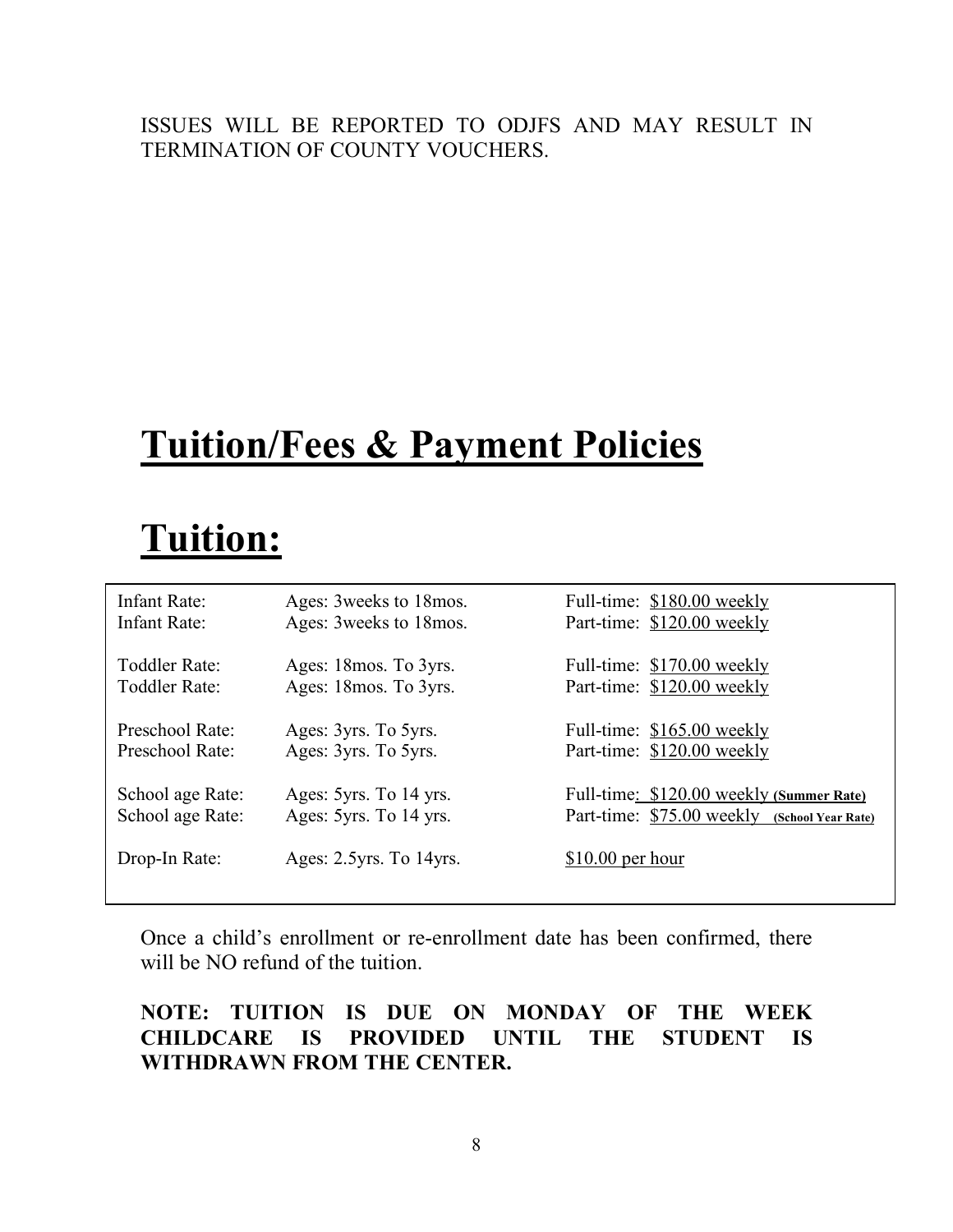**Shaker Child Enrichment Center,** recognizes that problems can occasionally arise which make tuition payment a hardship, however, we are sure you can appreciate that our expenses continue to be incurred whether or not tuition payments are made when due. Tuition payment delinquencies must be minimized in order to assure adequate operating funds.

In the event of illness, full payment is expected, except for an extended illness. An extended illness is considered to be an illness that keeps the child out of the Center for more than 5 consecutive weekdays. Half payment is required for extended illnesses to maintain the child's space.

Should occasions arise when tuition payments are not made when due, the following policy will take effect:

- On each Tuesday, a late payment fee of \$10.00 will be added to your account for any week's tuition that is one (1) or more weeks' delinquent.
- For accounts which are three (3) weeks in arrears, the result may be termination of your child/children enrollment.
- LATE FEES FOR PICK UP TIMES ARE AS FOLLOWS. \$1.00 PER MINUTE LATE. MUST BE PAID BEFORE THE CHILD RETURNS TO THE CENTER.
- The Executive Director and/or Director will make every effort to work out arrangements with parents whose accounts are past due, if they communicate their situation and adhere to an established payment schedule.

Tuition payments are an obligation, which we believe parents of all students intend to meet in good faith, although we reserve the right to terminate a student due to excessive delinquent payments. We take this action only when all other efforts are proved unsuccessful.

**Shaker Child Enrichment Center** will take legal action to recover any unpaid tuition and late fees.

**All checks are to be made payable to**: SHAKER CHILD ENRICHMENT CENTER OR SHAKER CDC. Our tax ID number is available upon request.

#### **REGISTRATION FEE**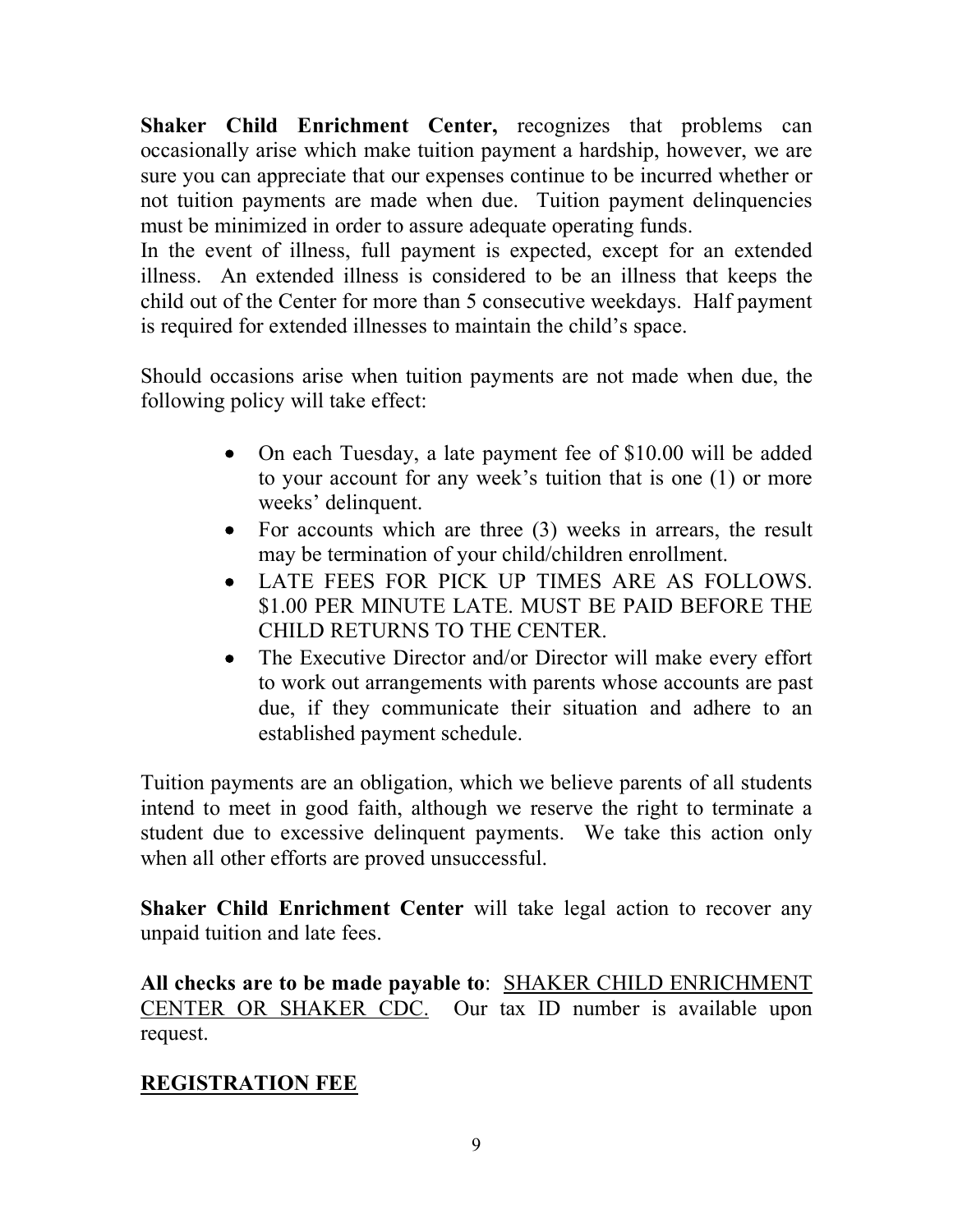There will be a non-refundable registration fee required for the purpose of processing the necessary papers and administrative fee. The fee is **\$25.00** per child.

Fee payments may be made by cash, check, or money order. There will be a \$20.00 returned check fee charged for any check that is returned unpaid by the bank. Any parent, who has had two (2) checks returned unpaid, must make future payments by cash or money order.

Tuition assistance through the Cuyahoga County Jobs & Family Services may be available to those who qualify. Please contact the department for guidelines and application information.

Because our staff and other expenses are tied directly to the number of enrolled students, and cannot be reduced to compensate for student illness or variable vacations, there will be NO TUITION REDUCTION allowances for student illness or vacation.

# **DISENROLLMENT POLICY**

If a situation arises where a child is consistently endangering himself, peers or staff, it may become necessary to enforce disenrollment of the child. Every attempt will be made to work together with the parents and the child to correct the behavior. However, the safety of children is always our primary concern. The administrator would be in communication with the parents prior to this occurring.

If the child demonstrates behavior that requires frequent "extra attention" from the staff member, we may choose to develop and implement a behavior management plan. This plan would be developed in consultation with the parents and would be consistent with the requirements of Rule 5101:2-12- 22.We are not a special needs facility. We will refer your child to a facility if the child displays behavior such as autism, special needs, harming themselves or others. We use observations and screenings to determine this situation. We will give a 2 weeks notice if we have to remove your child from our care.

If the child continues to be a danger to themselves or others the 2 weeks notice with no longer be in effect and the child would have to be removed immediately.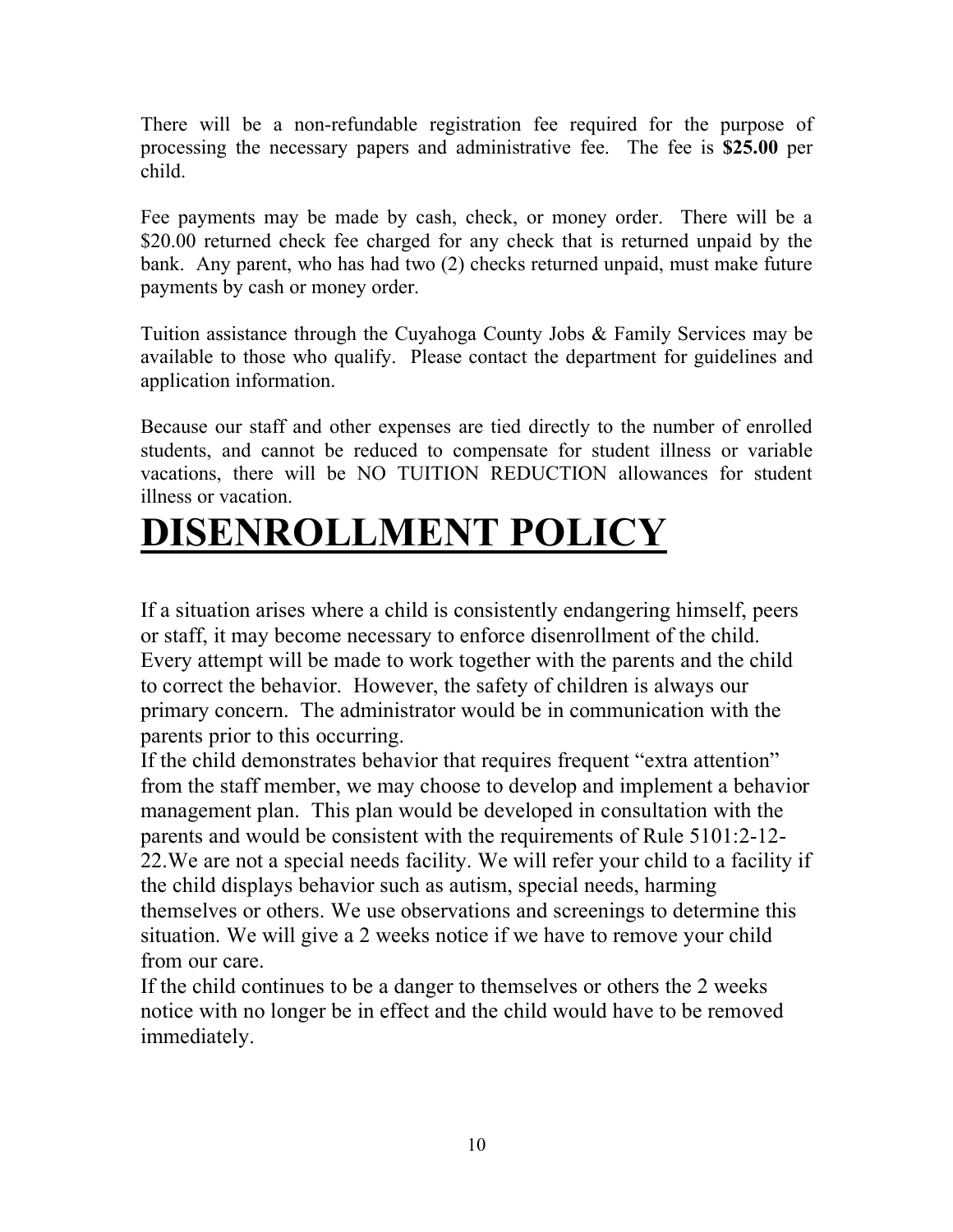Parents are required to give a 2 weeks' notice upon disenrollment of their Child/Children. If the 2 weeks' notice is not given, parents will be obligated to pay for the 2 weeks.

# **Hours and Days of Operation**

The Center will be in operation Monday through Friday (7:00 am to 6:00 pm). A late fee of **\$1.00 per minute** will be charged if a child is not picked up by the time specified in the agreement...

**Shaker Child Enrichment Center** will close to observe the following holidays:

- Memorial Day
- Fourth of July
- Labor Day
- **Thanksgiving**
- Christmas Day
- New Years Day
- Good Friday
- Early dismissal CHRISTMAS EVE.

Full tuition is due for the weeks in which these fall, as staffs are given them as paid holidays.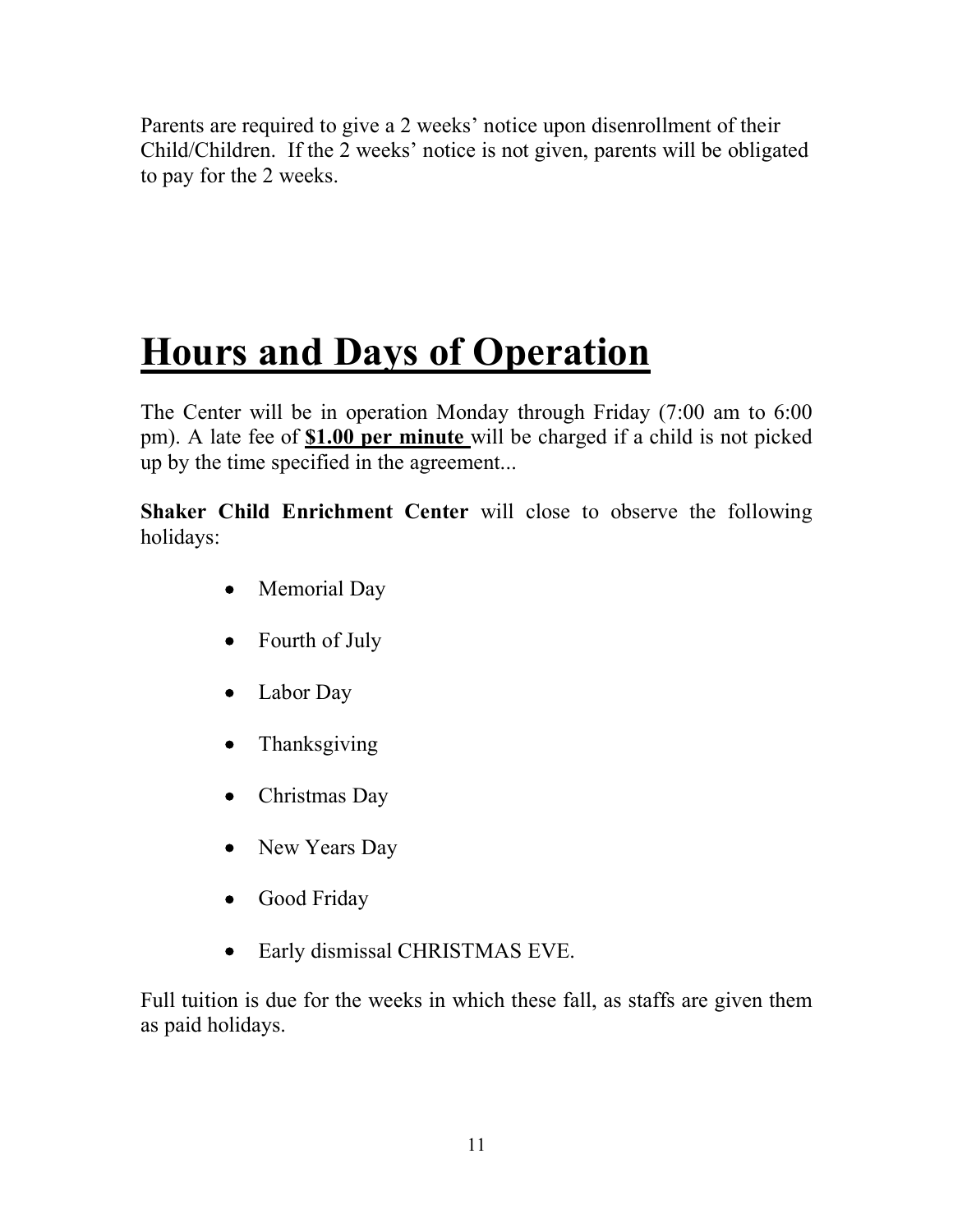In the event of illness, full payment is expected, except for an extended illness. An extended illness is considered to be an illness that keeps the child out of the Center for more than 5 consecutive weekdays. Half payment is required for extended illnesses to maintain the child's space.

Should occasions arise when tuition payments are not made when due, the following policy may take effect:

- On each Tuesday, a late payment fee of \$10.00 will be added to your account for any week's tuition that is one (1) or more weeks' delinquent.
- For accounts which are three (3) weeks in arrears, the result may be termination of your child (ren)'s enrollment.
- The Executive Director and/or Director will make every effort to work out arrangements with parents whose accounts are past due, if they communicate their situation and adhere to an established payment schedule.

Tuition payments are an obligation, which we believe parents of all students intend to meet in good faith, although we reserve the right to terminate a student due to excessive delinquent payments. We take this action only when all other efforts are proved unsuccessful.

**Shaker Child Enrichment Center** will take legal action to recover any unpaid tuition and late fees.

**All checks are to be made payable to**: SHAKER CHILD ENRICHMENT CENTER OR SHAKER CEC. Our tax ID number is available upon request.

# **Staff/Child Ratios and Maximum Group Size**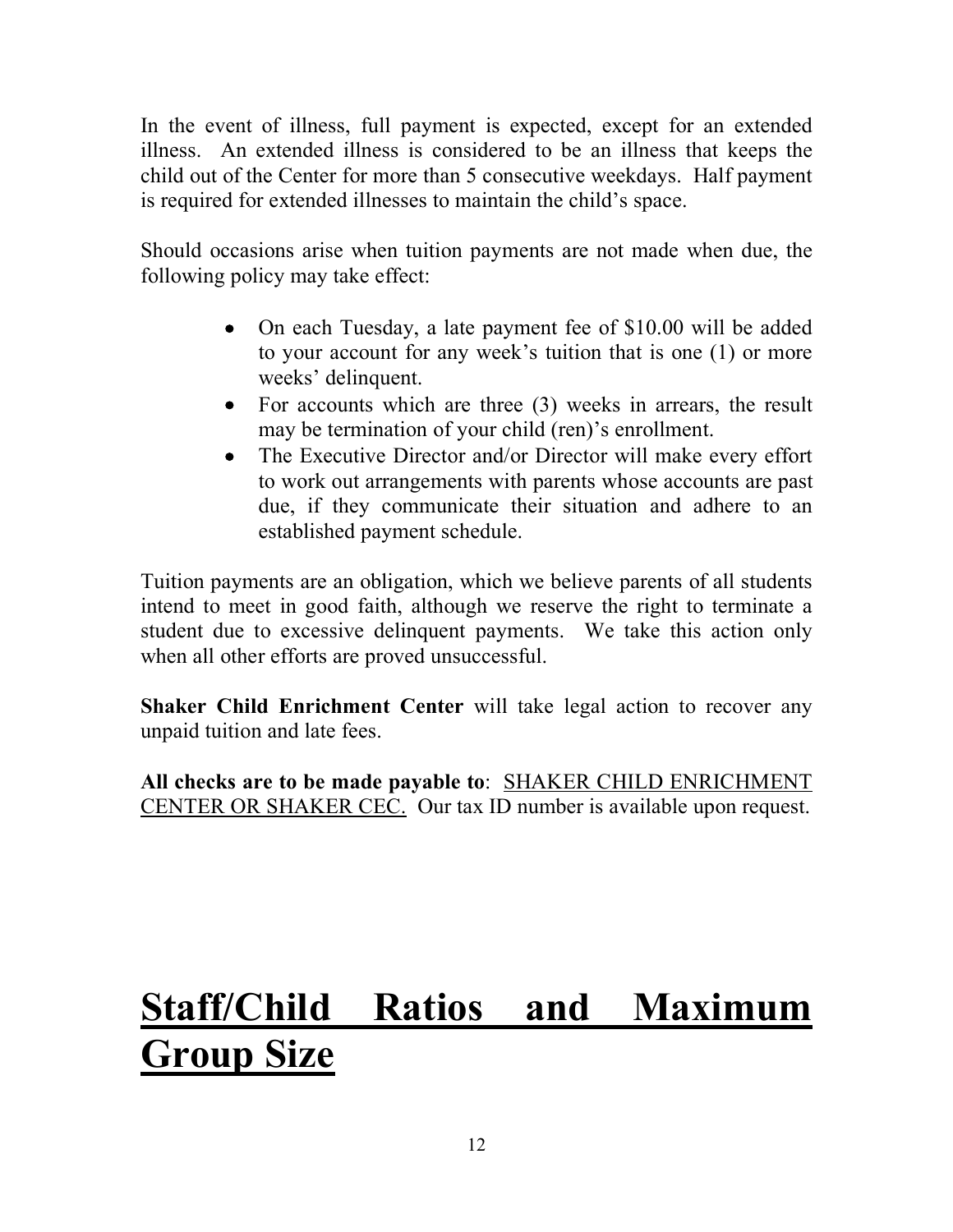**Shaker Child Enrichment Center** will not exceed the following state required ratios:

| 1:5 or 2:12 | Infants (0-12 months)                                  |
|-------------|--------------------------------------------------------|
| 1:6 or 2:12 | Infants (12 months-18 months)                          |
| 1:7         | Toddlers (18 months-30 months)                         |
| 1:8         | Toddlers (30 months-36 months)                         |
| 1:12        | Preschoolers (3 years-4 years)                         |
| 1:14        | Preschoolers (4 years until eligible for kindergarten) |
| 1:18        | Schoolagers (eligible for school)                      |

**Because we desire to provide a higher level of quality care we will strive to maintain a 1:3 ratio in the infant room and a 1:5 ratio in the toddler room. Ratios for toddlers and preschoolers may be doubled for 1.5 hours at naptime as long as all children are resting quietly on their cots and enough staff is in the building to meet the regular required staff/child ratio if there is an emergency.**

The maximum group sizes are as follow:

- 12 Infants
- 14 Toddlers 18 months 30 months
- 16  $2.5 3$  yr olds
- 24 3 years old
- 28 4-5 year olds
- 36 School age children

Maximum group size is defined by the number of children in one group that may be cared for at any time. Limitations do not include naptime, lunch time, outdoor play or special activities.

# **SUPERVISION POLICY**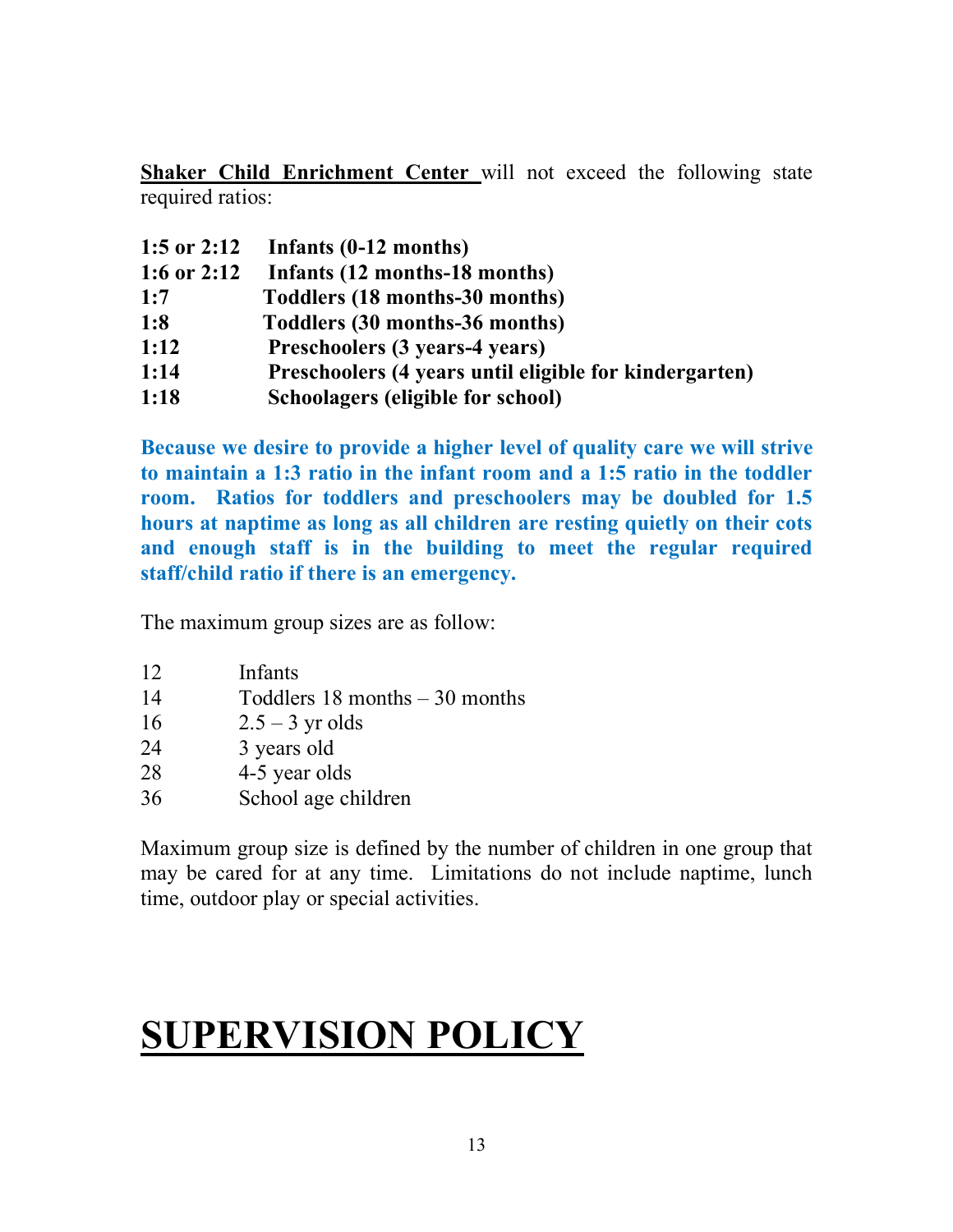**A major responsibility of the staff is to ensure the health and safety of each child entrusted in our care. Staff persons are alert to the safety needs of their children, anticipate possible hazards, and take necessary appropriate precautionary and preventative measures.**

### **DISCRIMINATION**

**I**t is unlawful for the Center to discriminate in the enrollment of children upon the basis of race, color, religion, sex, national origin or disability.

### **ARRIVAL AND DEPARTURE**

Parents are required to bring their children into the classroom and to sign the child in on the clipboard by the door. Any special messages, medications, special pickup notes, etc. are to be given to the teacher. Children may not be dropped off at the entrance of the building or be sent inside alone. Staff must be made aware of each child's presence before the parent departs. At the time of pick up parents are asked to make contact with their child's supervising staff member to ensure that staff is aware that the child has been picked up. Parents are responsible for the supervision of their child before and after sign-in. No child is permitted to be passed over the playground fence for pick up or drop off.

#### **RELEASE OF A CHILD**

**C**hildren will be released only to individuals who have been identified by the parents, or guardian(s) as being responsible for the child, and who are listed on the pick-up slip.

If an emergency arises the parent must provide a written, signed note giving the person permission to pick-up their child. Staff will check ID's of anyone they do not recognize. Please let people know about this ahead of time so they bring a picture ID and they are not offended. The children's safety is our priority! Staff will not release children to anyone, including parents, who appear to be under the influence of drugs or alcohol. Emergency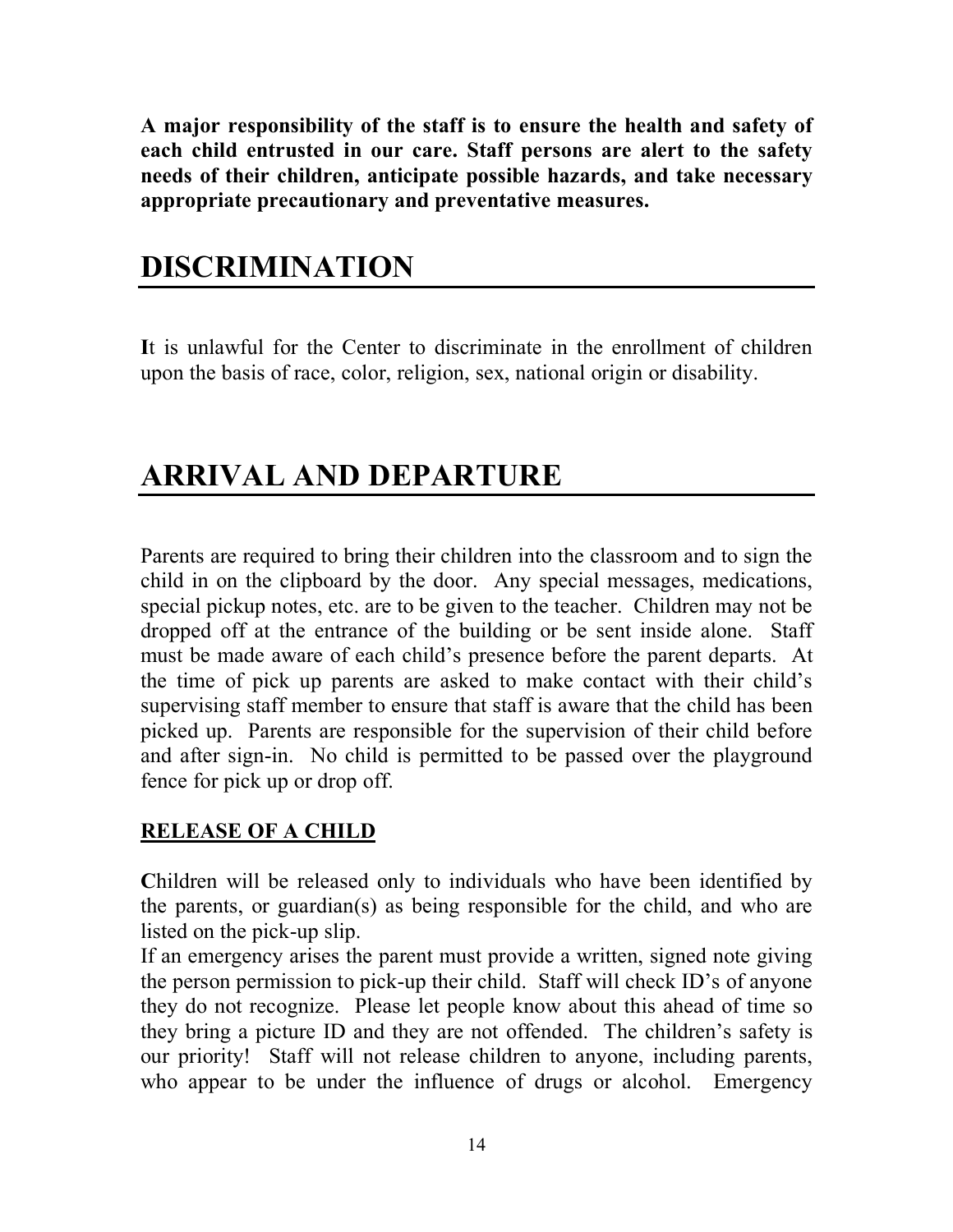contacts will be called to transport the child home. Police will be notified if necessary.

#### **SUPERVISION OF INFANTS/TODDLERS/PRESCHOOLERS**

At no time will a child be left unattended. Staff will supervise children at all times, including naptime. If a child becomes ill, they may be isolated in a section of the room not in use, but within the sight and hearing of a staff member.

#### **SUPERVISION OF SCHOOLAGE CHILDREN**

School age children may run errands inside the building or use the restroom alone or in groups of no more than six children without adult supervision as long as the following conditions are met:

- Children are within hearing distance of their teacher
- The teacher checks on the children periodically every 5 minutes
- The restroom is for the exclusive use of the center.
- We do not accept children who are suspended from school

One group of no more than six school children, fourth grade age or older, may engage in activities which pose no physical risk to their safety in a room without a child care staff member, as long as the teacher can see or hear the children at all times and checks on the children every 5 minutes.

#### **CHILDREN ARRIVING TO THE CENTER FROM OTHER PROGRAMS**

At times it may be necessary for a child to arrive at the Center from another program (Example: Child arrives after a part time Head Start program or a schoolager arrives at the Center after school). If a child is scheduled to arrive and does not, we will first contact the parent to confirm that the child is scheduled to be at the Center that day, and then contact the program that they are to have arrived from. We will then consult with the parent to determine further action. For this reason, it is very important that parents contact the Center when their child is not going to be attending.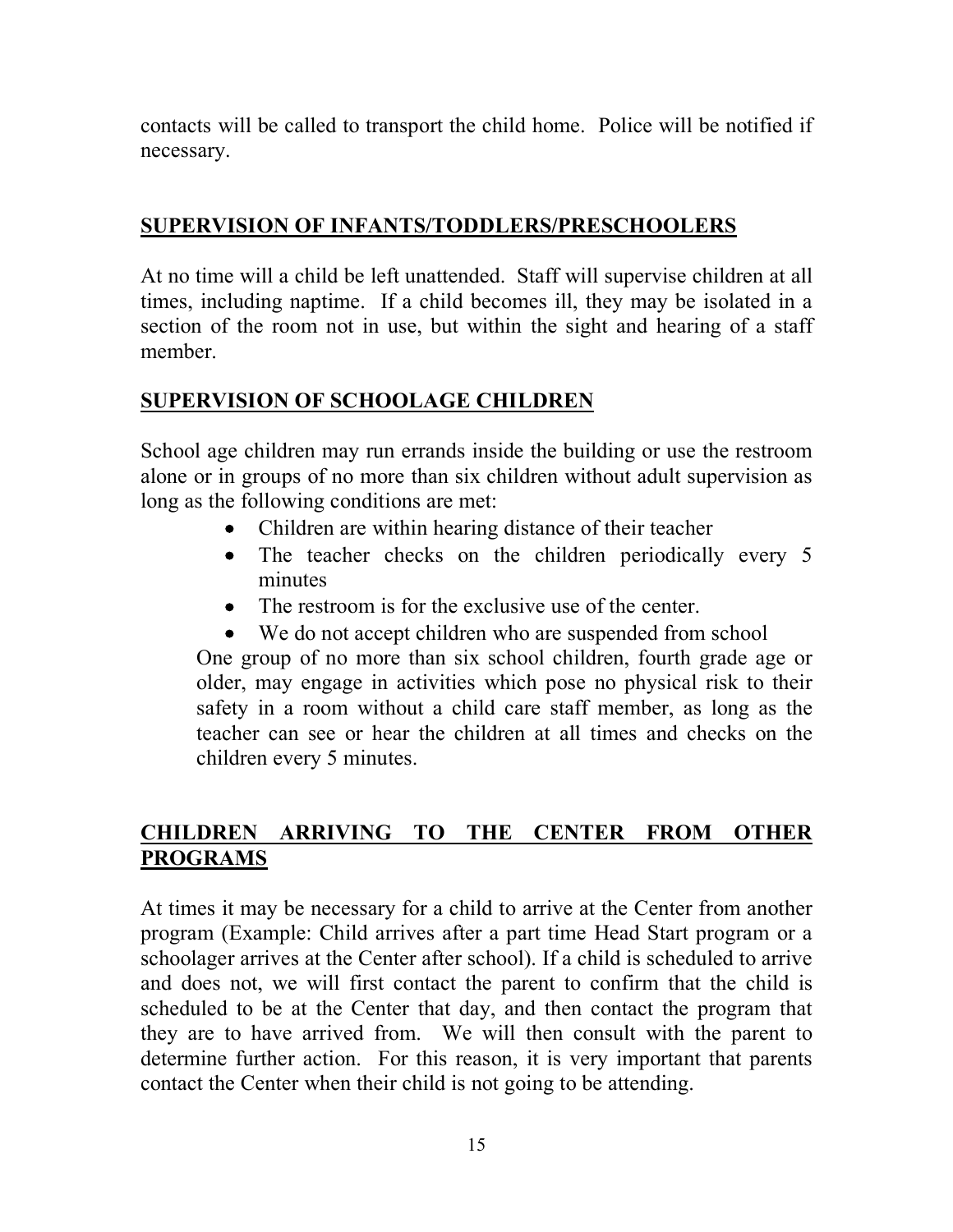#### **SCHOOL DELAYS/CANCELLATIONS**

Our program will operate a full day program for students when schools are closed for vacations, delays or cancellations with the exception of students being suspended from school. It's at the discretion of the Administrator that any student suspended from school cannot attend Shaker CDC before 2:30pm on the day or days of suspension.

#### **CUSTODY AGREEMENTS**

If there is custody issues involved with your child, you must provide the Center with court papers indicating who has permission to pick up the child. The Center may not deny a parent access to their child without proper documentation.

#### **TRANSITIONING**

You will be notified when your child is ready to move up to the next classroom. As part of the procedure center staff will develop a transition plan. This plan will include the beginning and ending date of the transitioning period and include a transition schedule. The plan will be signed by the parent. Parents may also request to have their child transitioned. These requests will be accommodated if it is in the best interest of the child and space is available in the next room.

#### **CHILD ABUSE REPORTING**

All staff members are mandated reporters of child abuse. If staff has suspicions that a child is being abused or neglected, they MUST make a report to the local children's services agency. The safety of the children is always our first concern.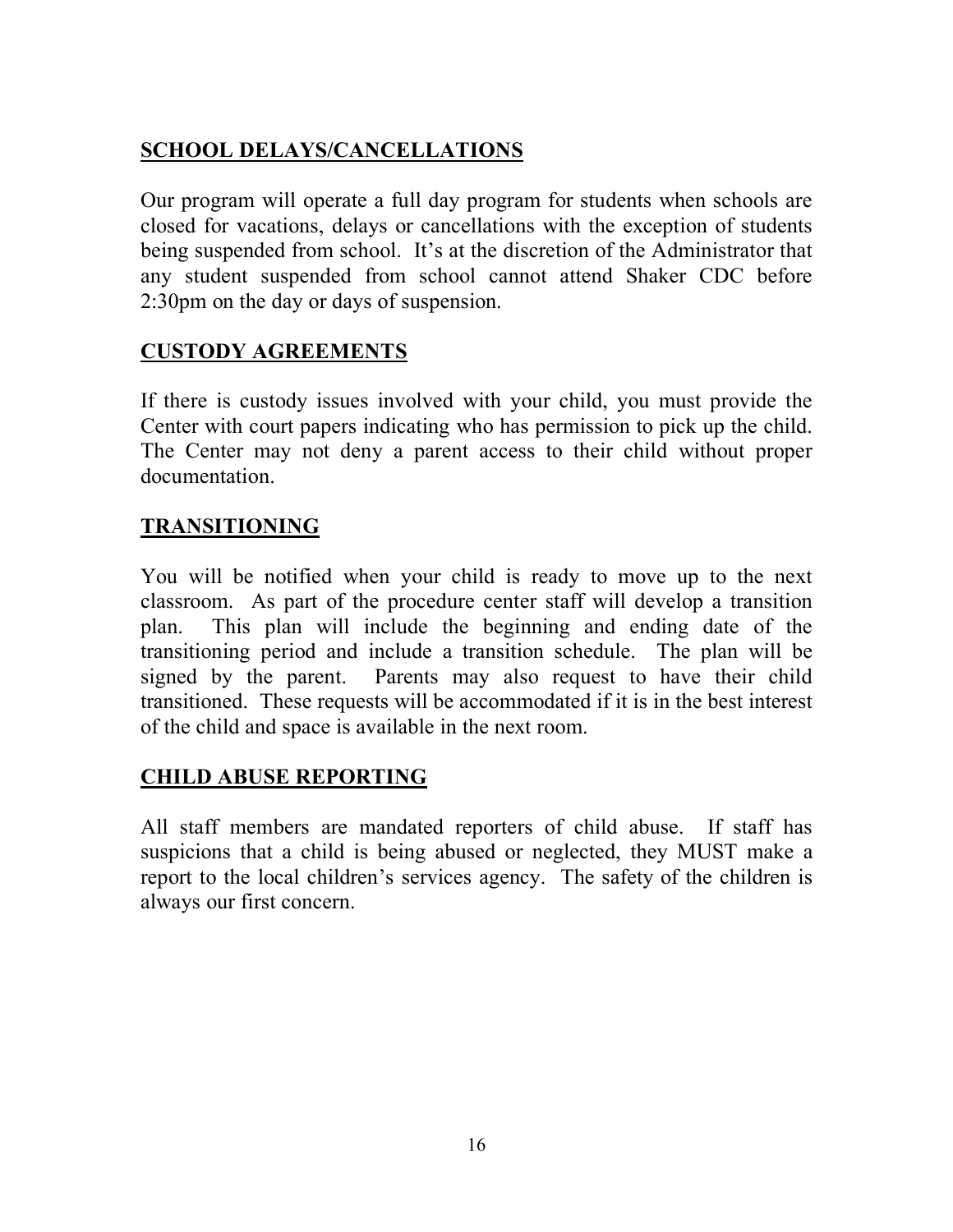# **DROP-IN/ANYTIME SERVICE**

**Shaker Child Enrichment Center** provides a DROP-IN/ANYTIME SERVICE FOR PARENTS THAT NEED TO:

- Drop-in for a few hours or all day with no reservation requirement.
- This is a whole new concept in childcare! Whether you need care for your children while you work, have lunch with friends, spend an evening with your spouse, keep appointments, or just have some time for yourself, we are available!
- Feel confident knowing your child/children are having fun and learning in a safe and clean environment!
- Have a normal childcare provider? Our drop-in care is perfect for back-up care, weekend or evening care, or out of school care.
- Our schedule is designed to make each visit to Shaker CEC a new and positive experience. No matter what time of day you drop-in, you can have fun participating in group activities, creating special art projects, using your imagination in our dramatic play room, or making new friends
- •
- With the exception of children suspended from school.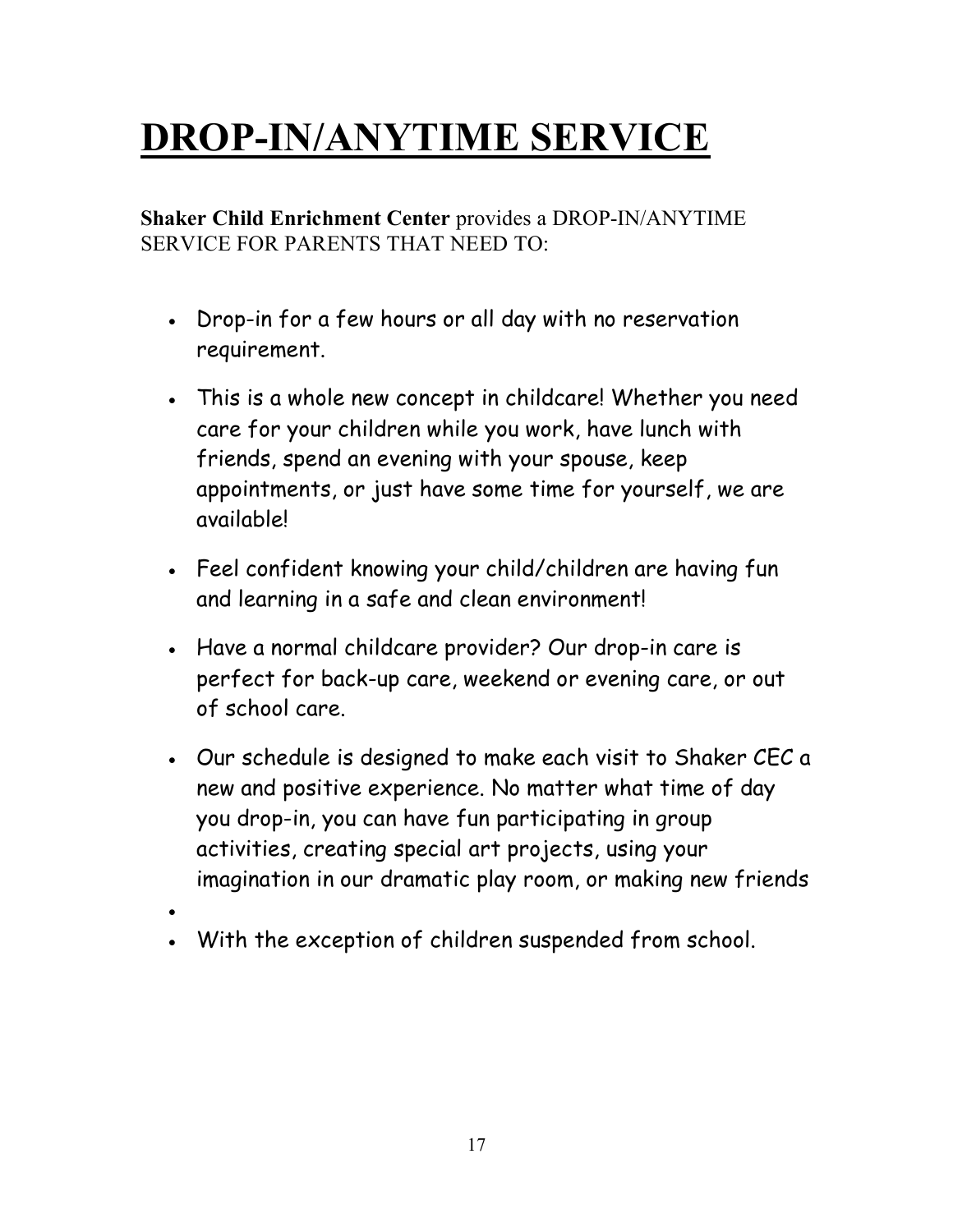# **GUIDANCE POLICY**

**Shaker Child Enrichment Center** believes that helping the child to learn self-control is very important. Our hope is that each child will learn self discipline through careful guidance. Your child will be treated with love and respect. If children are treated with respect, they in turn learn to respect the teachers and their friends. Our expectations will be kept within the child's capabilities and the child will be made aware of these expectations. Positive reinforcement (commenting on children doing the "right" thing) and positive redirection (removing the child and giving them an appropriate activity) will be used. A child may be asked to sit for a short period of time to give the child a chance to regain control if they are having a difficult time. Time outs will be age appropriate in length and done within the classroom. Staff will not impose punishments for failure to eat, sleep or toileting accidents. This discipline policy applies to all staff and parents while they are at the Center. If a situation arises where a child is consistently endangering himself, peers or staff, it may become necessary to enforce disenrollment of the child. Every attempt will be made to work together with the parents and the child to correct the behavior. However, the safety of children is always our primary concern. The administrator would be in communication with the parents prior to this occurring.

If the child demonstrates behavior that requires frequent "extra attention" form the staff member, we may choose to develop and implement a behavior management plan. This plan would be developed in consultation with the parents and would be consistent with the requirements of Rule 5101:2-12-22 OAC.

# **ACCIDENTS/EMERGENCIES**

The Center has devised several procedures to follow in the event that an emergency would occur while a child is in the Center's care. In the event of a fire, or tornado, staff would follow the written instructions posted in each classroom, describing emergency evacuation routes, and the procedures to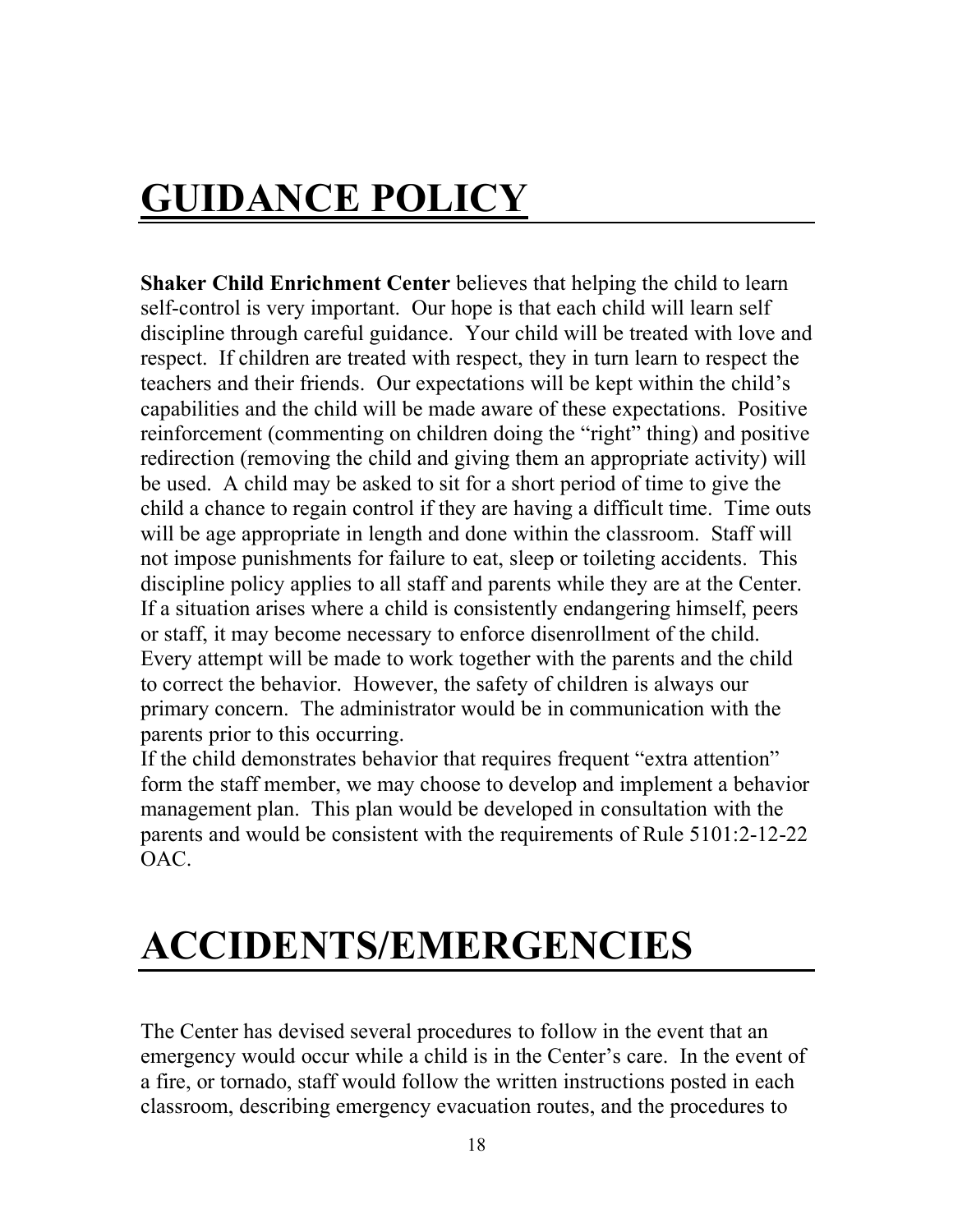be followed to assure that children have arrived at the designated spot. In order to prepare children for the unlikely need to evacuate, the Center does conduct monthly fire drills, and periodic tornado drills. Should we need to evacuate due to fire or weather conditions, or the loss of power, heat, or water to the Center, our emergency destination is the Recreation Center across the street. A sign will be posted in front of the Center indicating that we have been evacuated and the location where you can pick up your child. If a parent cannot be reached, we will contact the emergency contacts as listed on your child's enrollment information.

In the unlikely event there would be an environmental threat or a threat of violence, the staff will; secure the children in the safest location possible, contact and follow the directions given by the proper authorities and contact the parents as soon as the situation allows. An incident report would also be provided to the parents.

There is always one staff member present that has received training in First Aid/Communicable Diseases and CPR. In the case of a minor accident/injury staff will administer basic first aid and TLC. If the injury/illness would be more serious, first aid would be administered and the parents would be contacted immediately to assist in deciding an appropriate course of action. If any injury/illness is life threatening, the EMS will be contacted, parents will be notified, and a staff member will accompany the child to the hospital with all available health records. Staff may not transport children in their vehicles. Only parents or EMS will transport.

An incident/injury report will be completed, and given to the person picking up the child, on the day of the incident/injury, if any of the following occur:

- The child has an illness, accident, or injury which requires first aid
- The child receives a bump or blow to the head
- The child has to be transported by emergency squad; or an unusual or unexpected event occurs which jeopardizes the safety of the child.

If a child requires emergency transportation, the report shall be available within twenty-four hours after the incident occurs. The Center shall also contact licensing personnel from the appropriate ODJFS office within 24 hours when there is a "general emergency" or "serious incident, injury or illness". The report will be provided to licensing staff within 3 days of the incident.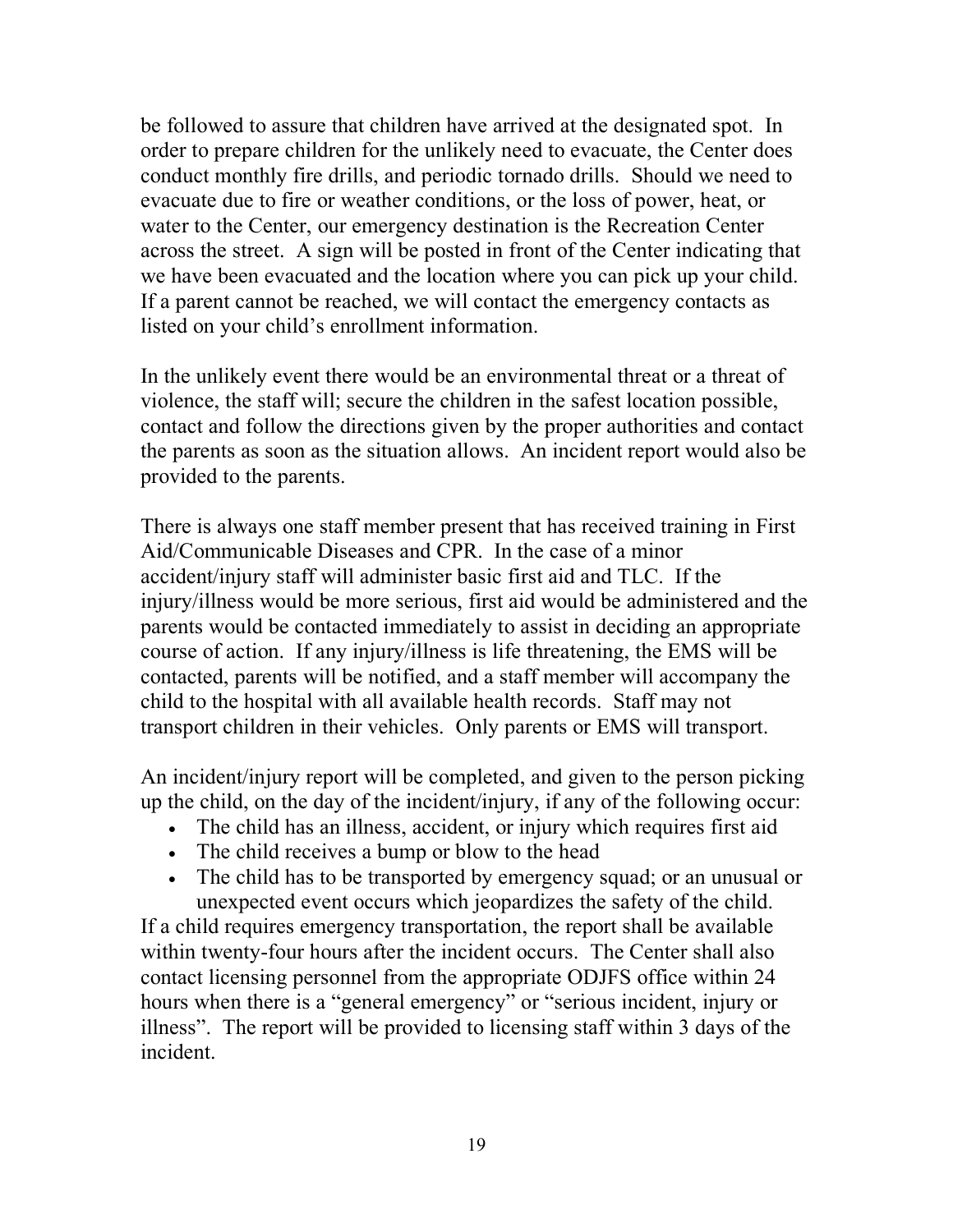# **ORIENTATION**

**S**tarting a new experience such as the first day of school or day care is exciting for young children but it can be a difficult experience also. Through the orientation process, the child will gradually become familiar with his/her new environment. Also, during the orientation, the parent has the opportunity to become better acquainted with the teachers and daily routines. It is important that a parent, guardian, relative or a friend accompany the child during orientation. Most children are more at ease in the beginning of their day care experience after the following steps have been taken.

#### *Classes are in session Monday through Friday 7:00 a.m. to 6:00 p.m. All children should be picked up fifteen (15) minutes before dismissal normal pick-up. All children who attend over ten (10) hours without notifying the Center will be charged for an additional day.*

- 1. The first day bring your child at 9:00 a.m. Stay with him/her and take the child home at 11:00 a.m.
- 2. The second day, bring your child at 9:00 a.m. As your child begins to feel acclimated to his/her new environment, you may be able to leave the classroom, but please do not leave the building. Bring some reading material or some other activity to keep occupied while your child is enjoying their classroom experience. You will be nearby in case your child needs you. Take your child home after lunch.
- 3. The third day, bring your child at 8:00 a.m. (before breakfast), leaves and returns for him/her at 4:00 p.m. (after nap).
- 4. The fourth day your child should be ready for a regular schedule.
- 5. The orientation process is flexible and the Center is willing to work with each parent regarding his or her individual work schedule.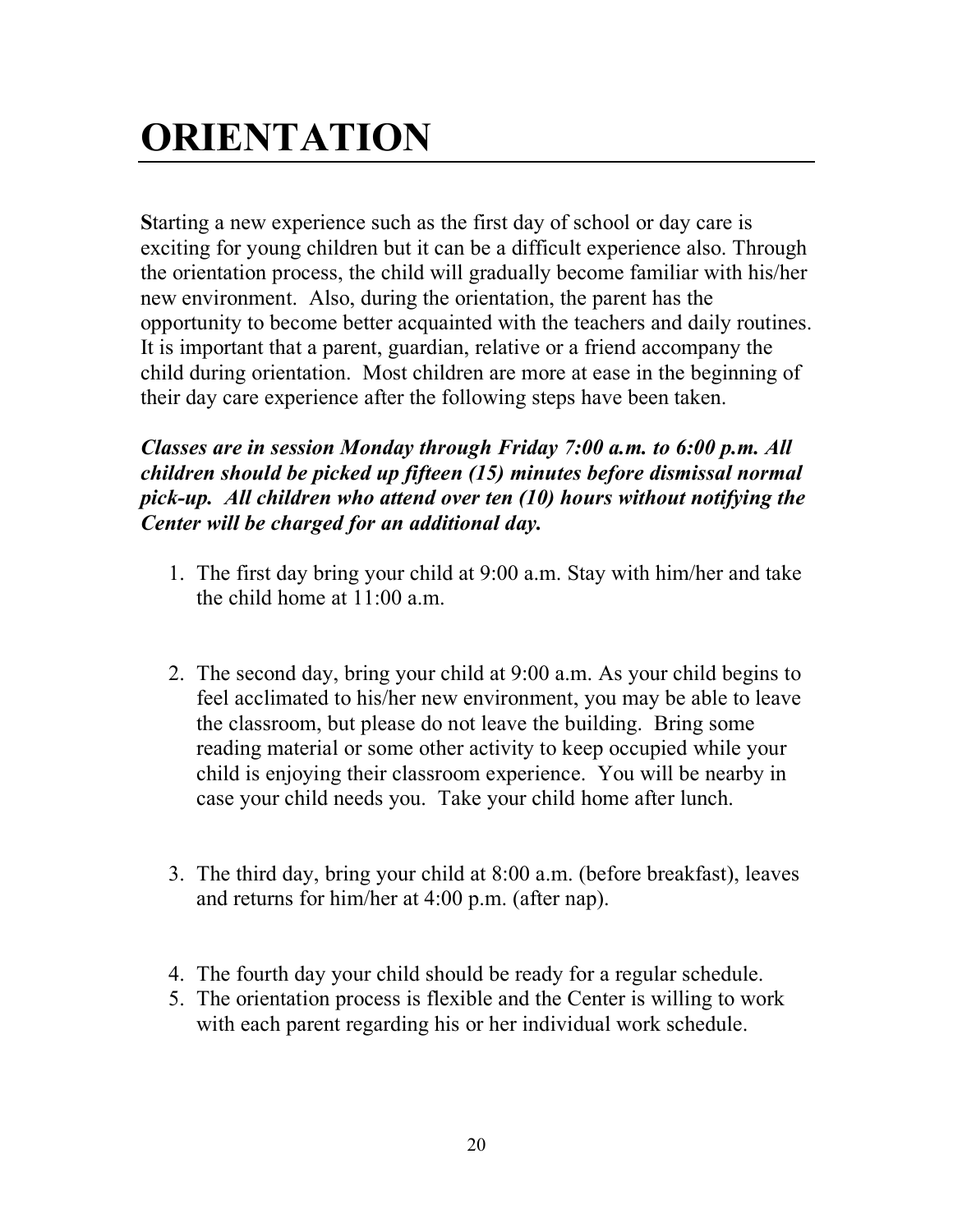# **DAILY ACTIVITIES**

**A** typical daily schedule of activities is outlined below. These are only guidelines and there is flexibility with programming throughout the day according to the needs of the children.

#### **INFANT'S DAILY SCHEDULE**

*6 weeks to 17 months*

| 7:00 a.m. $-8:00$ a.m.   | Children arrival/greeting/free play                                                                                                                                                                                                                                                |
|--------------------------|------------------------------------------------------------------------------------------------------------------------------------------------------------------------------------------------------------------------------------------------------------------------------------|
| $8:00$ a.m. $-9:00$ a.m. | Breakfast/diaper changing/nap/free play<br>talking and interacting with children.                                                                                                                                                                                                  |
| $9:00 a.m. - 11:30 a.m.$ | Nap/free play/interacting with each<br>child/talking to child/reading stories/diaper<br>changing/natural reflex/language/sensory<br>awareness/fine motor skills/cognitive<br>skills/gross motor skills/communication<br>skills/social & emotional<br>development/exploration play. |
| 11:30 a.m. - 12:00 p.m.  | Lunch/diaper changing                                                                                                                                                                                                                                                              |
| 12:00 p.m. - 3:00 p.m.   | Nap time/diaper changing                                                                                                                                                                                                                                                           |
| $3:00 p.m. - 6:00 p.m.$  | Diaper changing/nap/interacting with<br>children/talking/reading stories/natural<br>reflex/language/sensory awareness/fine<br>motor skills/cognitive skills/gross motor<br>skills/communication skills/social &<br>emotional development/exploration<br>play/leave                 |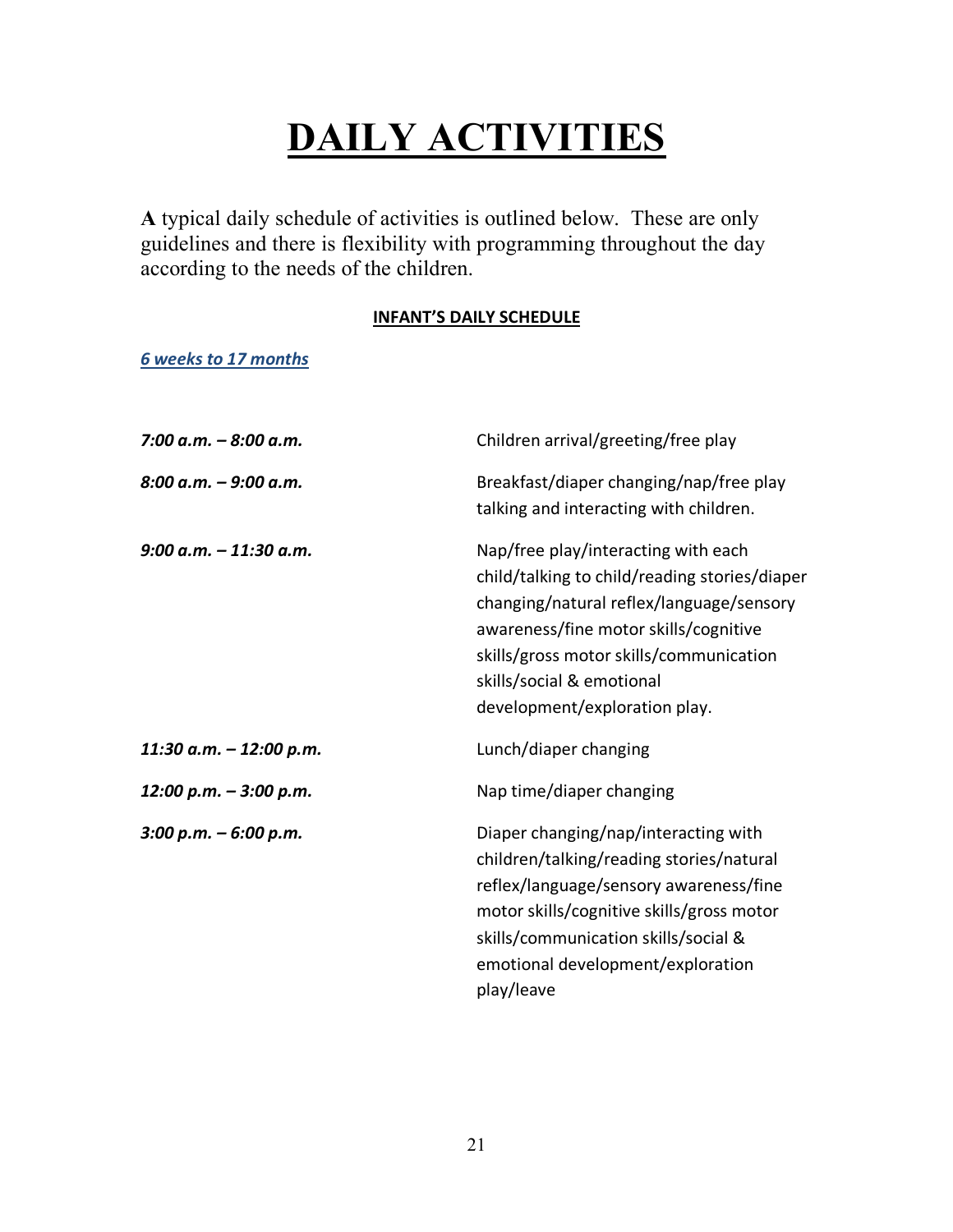#### **TODDLER DAILY SCHEDULE**

#### *18 Months to 3 years*

| 7:00 a.m. - 8:00 a.m.   | Children arrival/greeting/free play                                                                                                                                                                                                                                                                                                                             |
|-------------------------|-----------------------------------------------------------------------------------------------------------------------------------------------------------------------------------------------------------------------------------------------------------------------------------------------------------------------------------------------------------------|
| 8:00 a.m. – 8:30 a.m.   | Restroom/hand washing/breakfast                                                                                                                                                                                                                                                                                                                                 |
| 8:30 a.m. – 9:00 a.m.   | Clean up/hand washing/free play                                                                                                                                                                                                                                                                                                                                 |
| 9:00 a.m. – 11:30 a.m.  | Morning meeting/math<br>concepts/science/blocks/problem solving<br>gross motor/large & small motor/art<br>stories/outside play/dramatic play/rest<br>room/hand washing/puzzles/music<br>movement/color<br>shapes/numbers/alphabets/finger<br>play/manipulative play/socialization with<br>peers/expressing feeling/field trips (potty<br>trained only)/clean up |
| 11:30 a.m. - 12:30 p.m. | Rest room/hand washing/lunch/clean<br>up/put down cots for nap                                                                                                                                                                                                                                                                                                  |
| 12:30 p.m. - 3:00 p.m.  | Nap Time                                                                                                                                                                                                                                                                                                                                                        |
| 3:00 p.m. - 4:00 p.m.   | Rest room/hand washing/snack                                                                                                                                                                                                                                                                                                                                    |
| 4:00 p.m. – 6:00 p.m.   | Indoor selected play/gross motor/small &<br>large motor play/rest room/hand<br>washing/music/art/math<br>concepts/blocks/dramatic<br>play/stories/problem<br>solving/color/shapes/numbers/alphabets/<br>manipulative play/expressing feeling/clean<br>up/leave                                                                                                  |

#### **PRE-SCHOOL DAILY SCHEDULE**

*3-5 years old*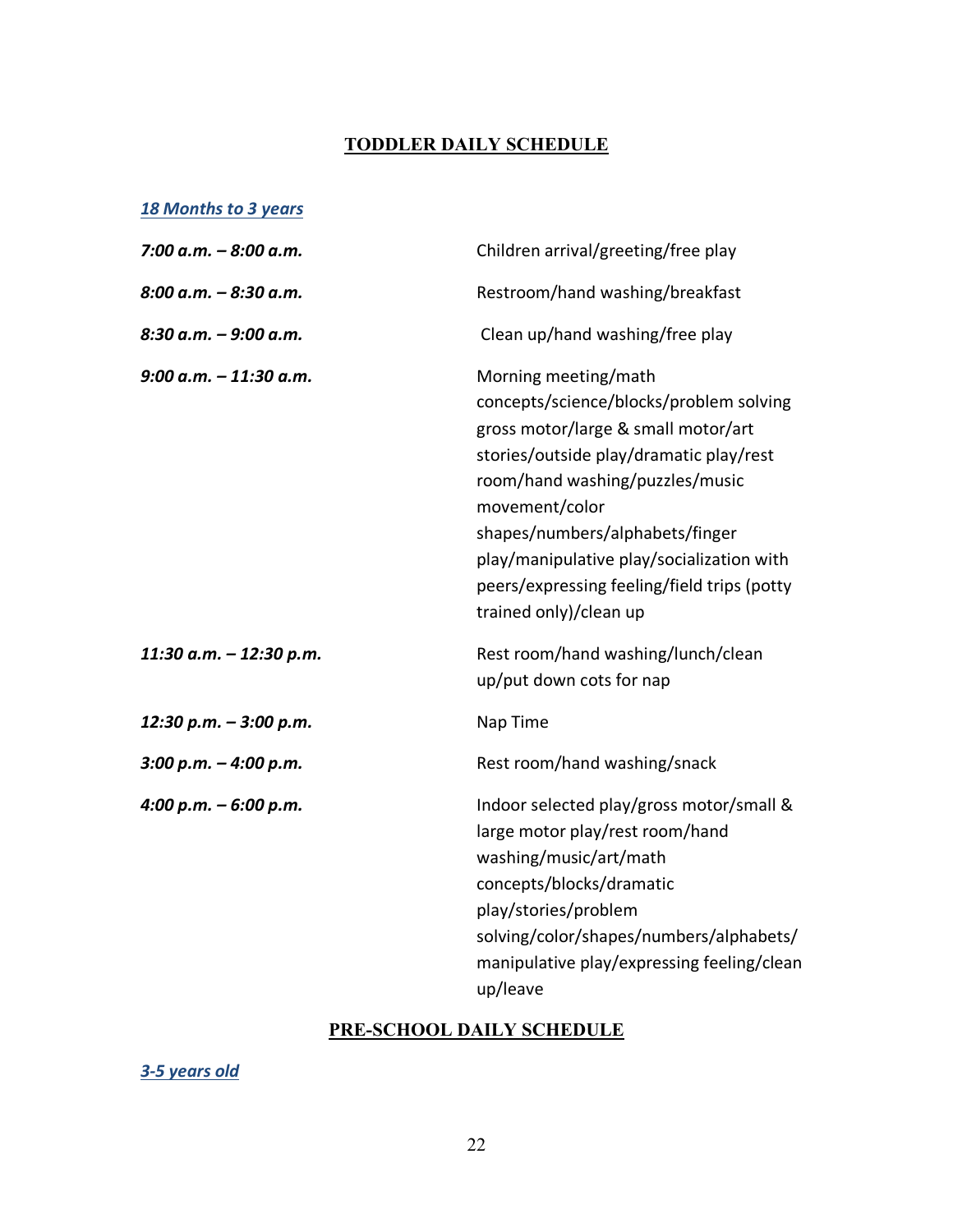| $7:00 a.m. - 8:00 a.m.$   | Children arrival/greeting/free play                                                                                                                                                                                                                                                                                                                                                           |
|---------------------------|-----------------------------------------------------------------------------------------------------------------------------------------------------------------------------------------------------------------------------------------------------------------------------------------------------------------------------------------------------------------------------------------------|
| 8:00 a.m. - 8:30 a.m.     | Restroom/hand washing/breakfast                                                                                                                                                                                                                                                                                                                                                               |
| $8:30$ a.m. $-9:00$ a.m.  | Clean up/hand washing/free play                                                                                                                                                                                                                                                                                                                                                               |
| $9:00$ a.m. $-12:00$ p.m. | Morning<br>meeting/math/science/manipulative<br>play/problem solving/puzzles/arts &<br>crafts/dramatic play/outside play/field<br>trips/blocks/story time/gross motor/small &<br>large motor/calendar & weather<br>awareness/body awareness/body<br>movement/colors/numbers/shapes/alphab<br>ets/finger play/music/counting/writing/self<br>esteem/self concepts/self respect/self<br>control |
| 12:00 p.m. - 1:00 p.m.    | Rest room/hand washing/lunch/clean<br>up/put down cots for nap                                                                                                                                                                                                                                                                                                                                |
| 1:00 p.m. $-$ 3:00 p.m.   | Nap Time                                                                                                                                                                                                                                                                                                                                                                                      |
| $3:00 p.m. - 4:00 p.m.$   | Putting cots away/rest room                                                                                                                                                                                                                                                                                                                                                                   |
| 4:00 p.m. $-$ 4:30 p.m.   | Snack                                                                                                                                                                                                                                                                                                                                                                                         |
| $4:30p.m. - 6:00 p.m.$    | Math/language/science/outdoor<br>play/music/colors/shapes/numbers/countin<br>g/alphabets/body movement/blocks/small<br>& large motor skulls, manipulative<br>play/gross motor/number concept/self<br>control/self control/respect/self<br>esteem/art/problem solving/finger play<br>stories/puzzles/leave                                                                                     |

#### **School Age Schedule**

#### **(From August to June while school is in session)**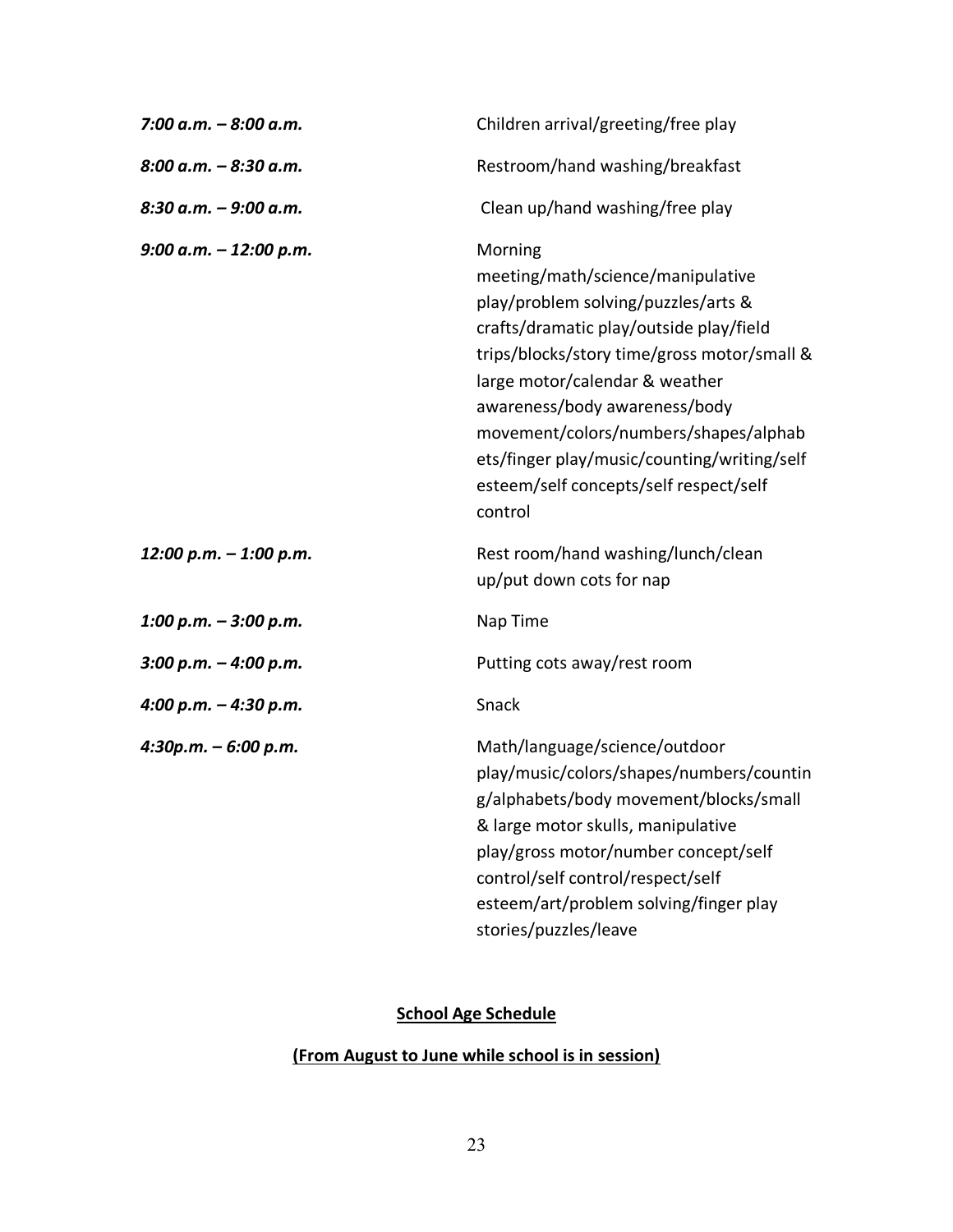#### *5-12 years old*

| 7:00 a.m. – 8:00 a.m.   | Restroom/hand washing/breakfast                                                                                               |
|-------------------------|-------------------------------------------------------------------------------------------------------------------------------|
| 8:00 a.m. – 9:00 a.m.   | Children are escorted to their school                                                                                         |
| 11:00 a.m. - 12:00 p.m. | Kindergarten children are picked up from<br>school                                                                            |
| 12:00 p.m. - 1:00 p.m.  | Rest room/hand washing/lunch/clean<br>up/put down cots for nap                                                                |
| 12:00 p.m. – 1:00 p.m.  | Rest room/hand washing/lunch                                                                                                  |
| 1:00 p.m. – 3:00 p.m.   | Nap Time                                                                                                                      |
| 2:30 p.m. – 4:00 p.m.   | Remaining school-agers are picked up from<br>school                                                                           |
| 3:00 p.m. – 4:00 p.m.   | Putting away cots/rest room                                                                                                   |
| 4:00 p.m. – 6:00 p.m.   | Snack/clean up/homework/outside<br>cooperative<br>play/computer/art/music/reading/gross<br>motor skills/dramatic play/socials |
|                         | skills/games/leave                                                                                                            |

#### **School Age Schedule**

#### **(June) When school is out till August**

| 5-12 years old          |                                     |
|-------------------------|-------------------------------------|
| 7:00 a.m. – 8:00 a.m.   | Children arrival/greeting/free play |
| $8:00 a.m. - 8:30 a.m.$ | Restroom/hand washing/breakfast     |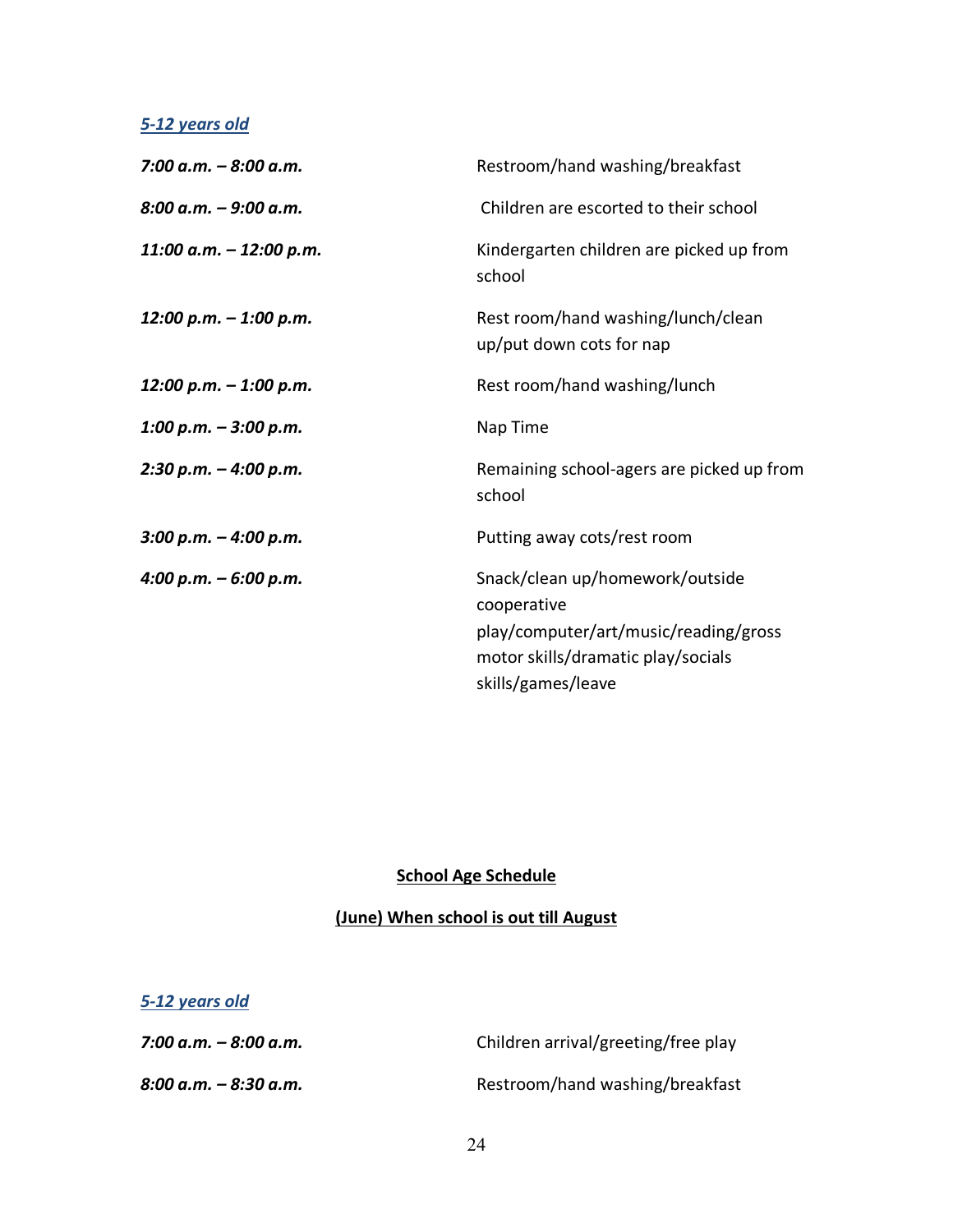| $8:30$ a.m. $-12:00$ p.m. | Morning meeting/outside play/field<br>trips/creative art/dramatic<br>play/reading/writing/movies/walks/quiet<br>activities/going to different<br>parks/music/show & tell/expressing<br>feelings/self-control/self concepts/self<br>respect/self esteem/respect for<br>others/school activities review/clean up |
|---------------------------|----------------------------------------------------------------------------------------------------------------------------------------------------------------------------------------------------------------------------------------------------------------------------------------------------------------|
| $12:00$ p.m. $-1:00$ p.m. | Rest room/hand washing/lunch/clean up                                                                                                                                                                                                                                                                          |
| 1:00 p.m. $-$ 4:00 p.m.   | Outside play/movies                                                                                                                                                                                                                                                                                            |
| 4:00 p.m. $-$ 4:30 p.m.   | Rest room/hand washing/snack                                                                                                                                                                                                                                                                                   |
| 4:30 p.m. $-6:00$ p.m.    | Outside play/creative art/dramatic<br>play/quite activities/music/expressing<br>feeling/self control/self respect/respect for<br>others/leave                                                                                                                                                                  |

### **NAPS AND BEDDING**

**E**ach child will be provided his/her own sleeping cot to be used during rest period. Cots are cleaned on a regular schedule and whenever they are reassigned to a new child, or soiled by excrement. Please provide your child with his/her own blanket (crib size). A small pillow may be provided if desired. Bedding will be sent home bi-weekly for laundry. Please be sure to return the bedding on the next school day. Your child may bring a special comfort item such as a stuffed animal or "blankie" for naptime if needed.

### **CLOTHING**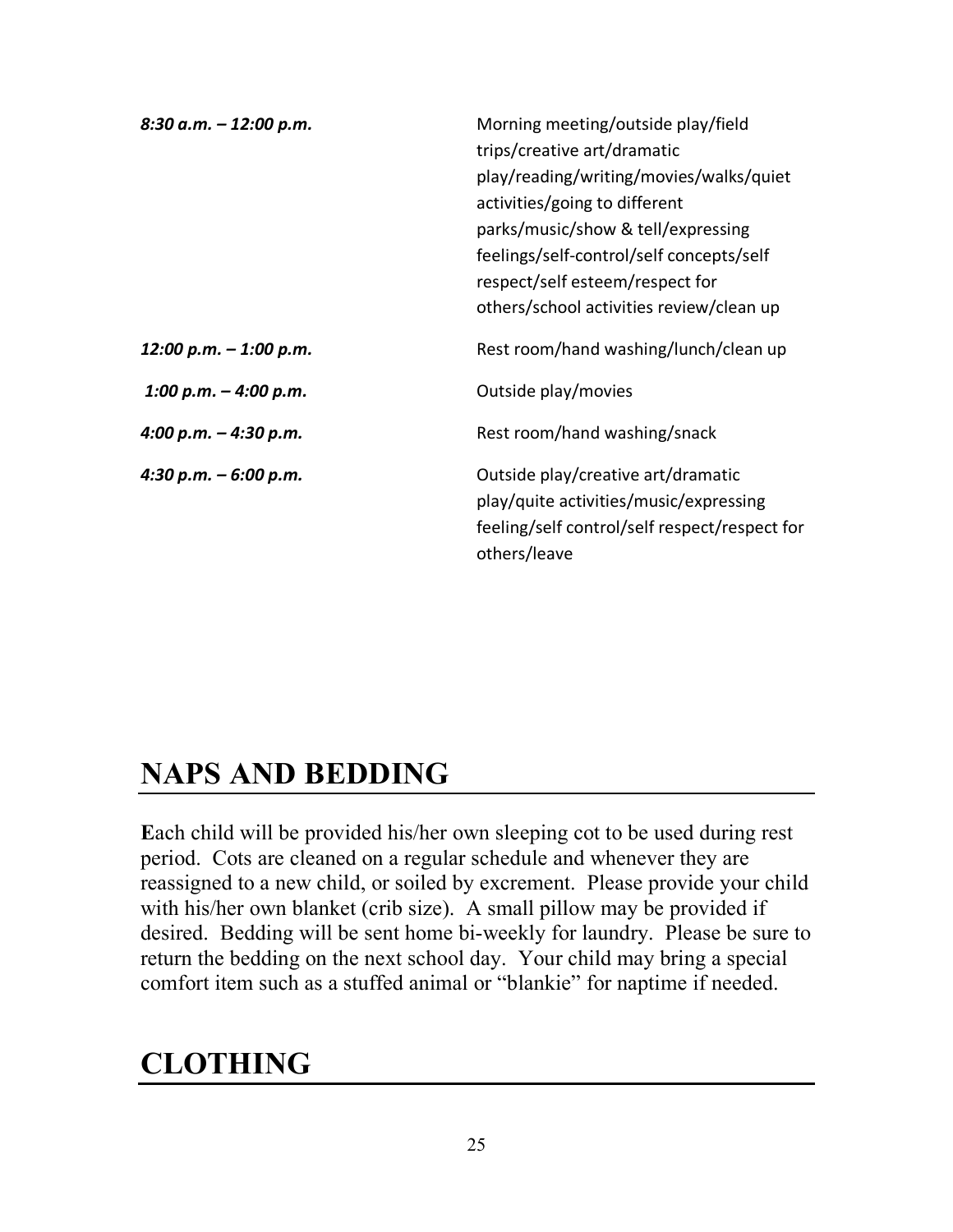**C**lothing that is washable, durable and loose is appropriate for school wear. All buttons, zippers, snaps and ties should be well constructed so children will be able to dress and undress independently. Children will be encouraged to learn skills necessary for these procedures.

Each child must have at least one seasonally appropriate, complete change of clothing in his/her locker. It is difficult for staff to keep track of so many children's belongings unless the items are clearly labeled. Please label all personal items. The Center is not responsible for lost articles.

The Center keeps a few items of clothing for emergencies. If your child wears Day Care clothing home, please wash it and return it the next school day. We would appreciate any extra clothing items, (especially underwear, pants and socks) which you can donate to the emergency clothing box.

### **SAFETY**

**C**hildcare staff members are responsible for the safety of children in their care. No child will be left alone at any time.

A person trained in first aid will be available at all times.

A monthly fire drill will be held at varying times. A record of the fire drills in the Administrator's office.

Smoking is prohibited in all areas of the Center.

The use of spray aerosols is prohibited when children are present at the Center.

Parents should park in designated parking spaces. At no time should a car be left at the curb. This is a hazard for the children and for other cars. Cars should never be left with the motor running.

In case of an emergency situation, the Center has a well-developed action plan. The action plan is posted in the Administrator's office, in each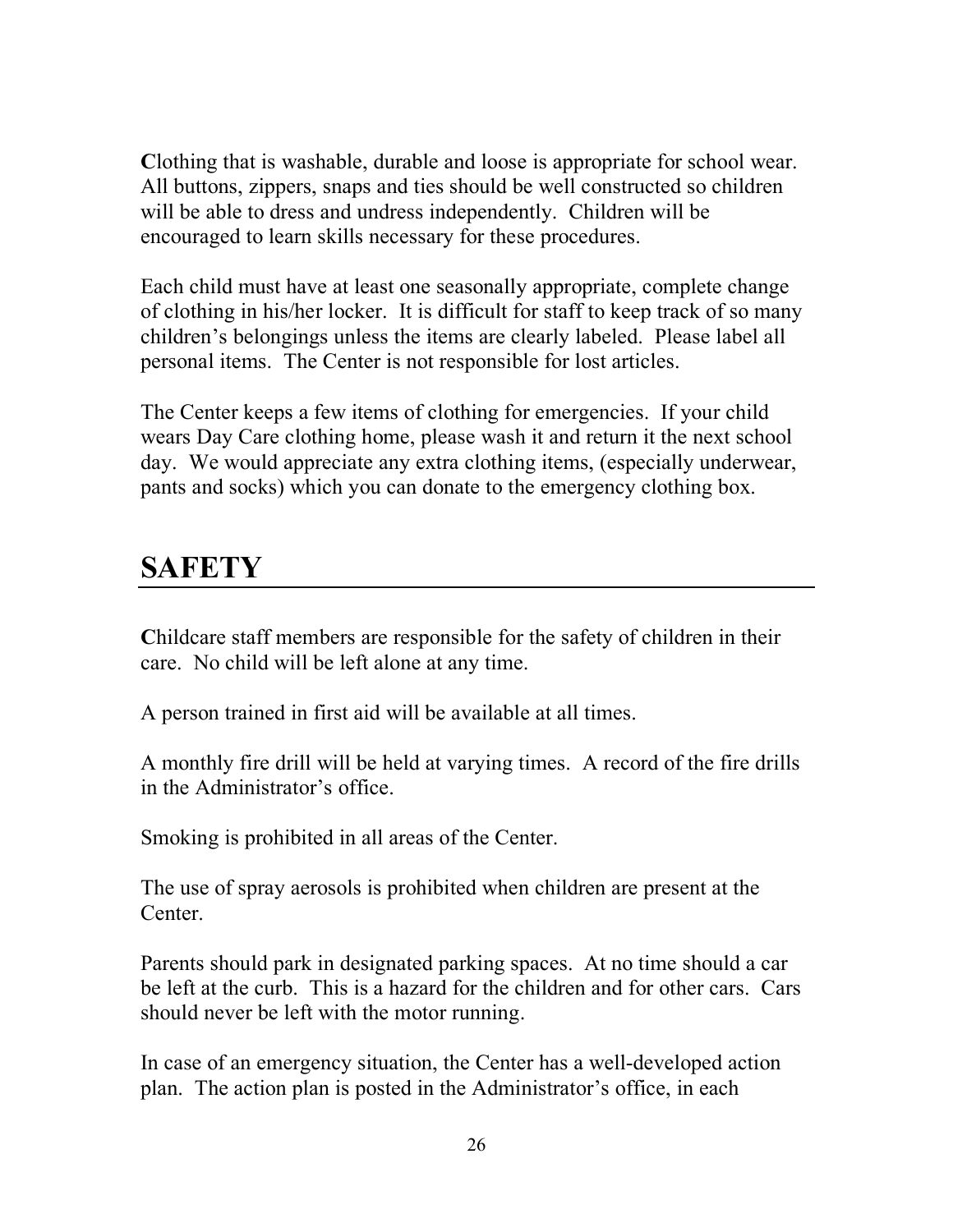classroom and near each telephone. Each staff member has immediate access to the telephone and it is checked often to make sure it is in working condition. The action plan details the steps to be taken in case of fire, weather alert, or medical/dental emergency. Staff responsibilities are explained and diagrams show evacuation routes. If necessary, the Center staff will administer first aid, summon emergency transportation and contact parents.

Copies of the following emergency reports and procedures are on file in the administrator's office.

- Monthly fire drills
- Transportation by the Cleveland Fire Department Rescue Squad

### **OUTDOORS PLAY**

Research has shown that children stay healthier when they have daily outdoor play. Based on this information and state requirements, outdoor play will be included in our program on a daily basis. We will limit the amount of time outside when the temperatures are very warm or very cold. Children will not be taken outside when the temperature (wind chill and heat index factored in) drop below 20 degrees or rise above 90 degrees. If the situation requires it we will also adjust outdoor time due to rain, threatening weather, ozone warnings, etc. On days that outdoor play is not provided due to these conditions, we will include a time for indoor gross motor activities. Please send your children with the proper clothing so they may be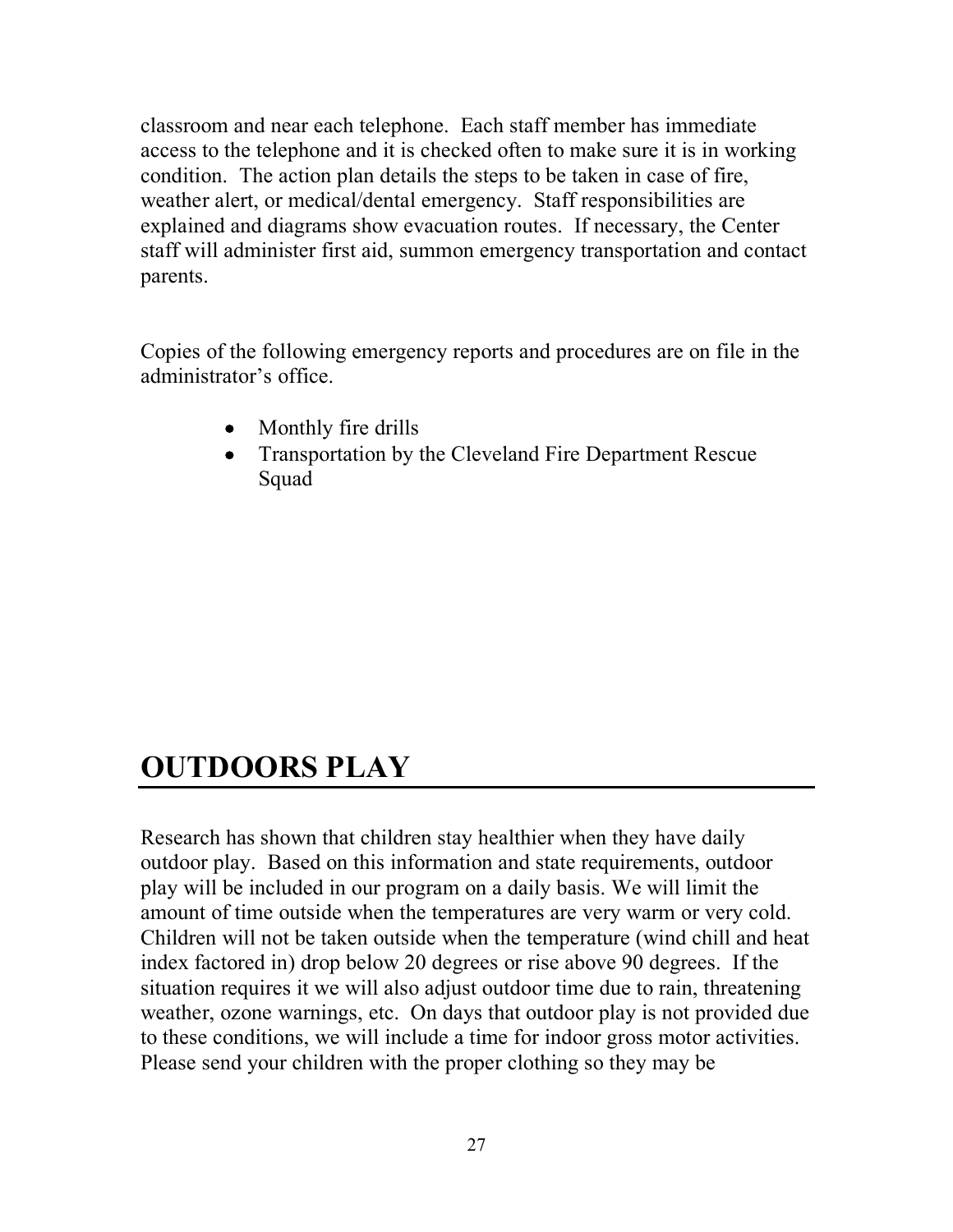comfortable and safe whenever we are outside. This includes snow pants, hats, mittens and boots in the winter time.

### **EMERGENCY CENTER CLOSING**

**Shaker Child Enrichment Center** reserves the right to close the Center due to poor weather conditions. We will make every effort to open our doors at the normal time. If circumstances should arise, **watch News Channel 8 for official notification of Center closings. On these occasions, regular payment is expected**

### **HEALTH AND COMMUNICABLE DISEASE MANAGEMENT**

**I**n order to minimize transmission of illness, the State Department of Health requires day care centers to follow guidelines designed to protect the health of all children and staff members.

The ODJFS requires that each parent provide a proof of immunization at time of enrollment and each child must have a physical exam no more than six months prior to enrollment and annually thereafter. New enrollees must submit a completed medical form within two (2) weeks of admission. The Center will give the parent one (1) month's notice of annual physical due. If the updated medical form is not submitted when due, or a note submitted verifying scheduled doctor's appointment, the child's record is out of compliance with Ohio law and the child may not return to the Center until the up-to-date medical form is submitted.

Your child must be immunized according to the following schedule.

#### **ACIP RECOMMENDED SCHEDULE OF VACCINATIONS FOR ALL CHILDREN**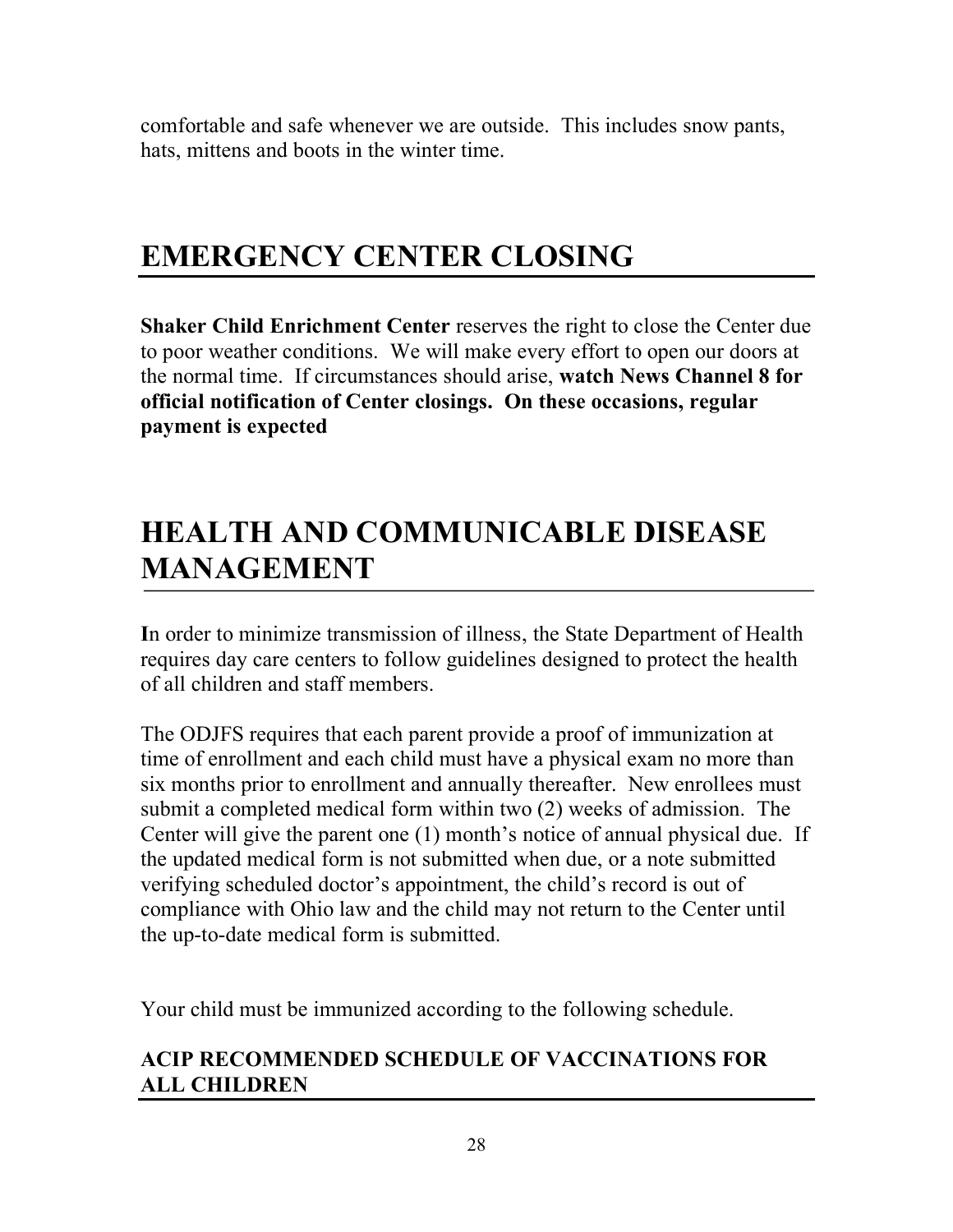| <b>Vaccine</b>                    | 2 Months                                              | 4 Months                                                                                                                           | <b>6 Months</b> | 12 Months                                                                   | 15 Months 4-6 Years | <b>before</b><br>school<br>entry |
|-----------------------------------|-------------------------------------------------------|------------------------------------------------------------------------------------------------------------------------------------|-----------------|-----------------------------------------------------------------------------|---------------------|----------------------------------|
| <b>DTP</b>                        | <b>STP</b>                                            | <b>DTP</b>                                                                                                                         |                 |                                                                             | $DTP*$              | <b>DTP</b>                       |
| POLIO POLIO                       |                                                       | <b>POLIO</b>                                                                                                                       |                 |                                                                             | POLIO*              | <b>POLIO</b>                     |
| <b>MMR</b>                        |                                                       |                                                                                                                                    |                 |                                                                             | $MMR**$             | $MMR**$                          |
| HIB                               | <b>Hhoc</b>                                           | HbOC<br>Option 1 PRP-OMP PRP-OMB                                                                                                   | HbOC            | PRP-OMP HbOC                                                                |                     |                                  |
| Option 2<br>Option 3              |                                                       |                                                                                                                                    |                 |                                                                             | PRD-D               |                                  |
| Vaccine                           | At Birth<br><i>(Before)</i><br>Hospital<br>Discharge) | $1-2$<br><b>Months</b>                                                                                                             | 4 Months        | 6-18<br><b>Months</b>                                                       |                     |                                  |
| <b>HBV</b><br>Option 1<br>Option2 | $HB***HB***$                                          |                                                                                                                                    |                 | $HB***$                                                                     |                     | $HB***$<br>$HB***$               |
| shots (IPV)                       |                                                       | DTP: Diphtheria, Tetanus, and Pertussis Vaccine<br>MMR: Measles, Mumps and Rubella Vaccine<br>BIB: Haemophilus b Conjugate Vaccine |                 | Polio: Live Oral Polio Vaccine drops (OPV) killed inactivated Polio Vaccine |                     |                                  |

| HBOC:    | <b>HIB</b> Titer     |
|----------|----------------------|
|          | PRP-OMP: Ped Vax HIB |
| $PRP-D:$ | Prohibit             |

HB Hepatitis B Vaccine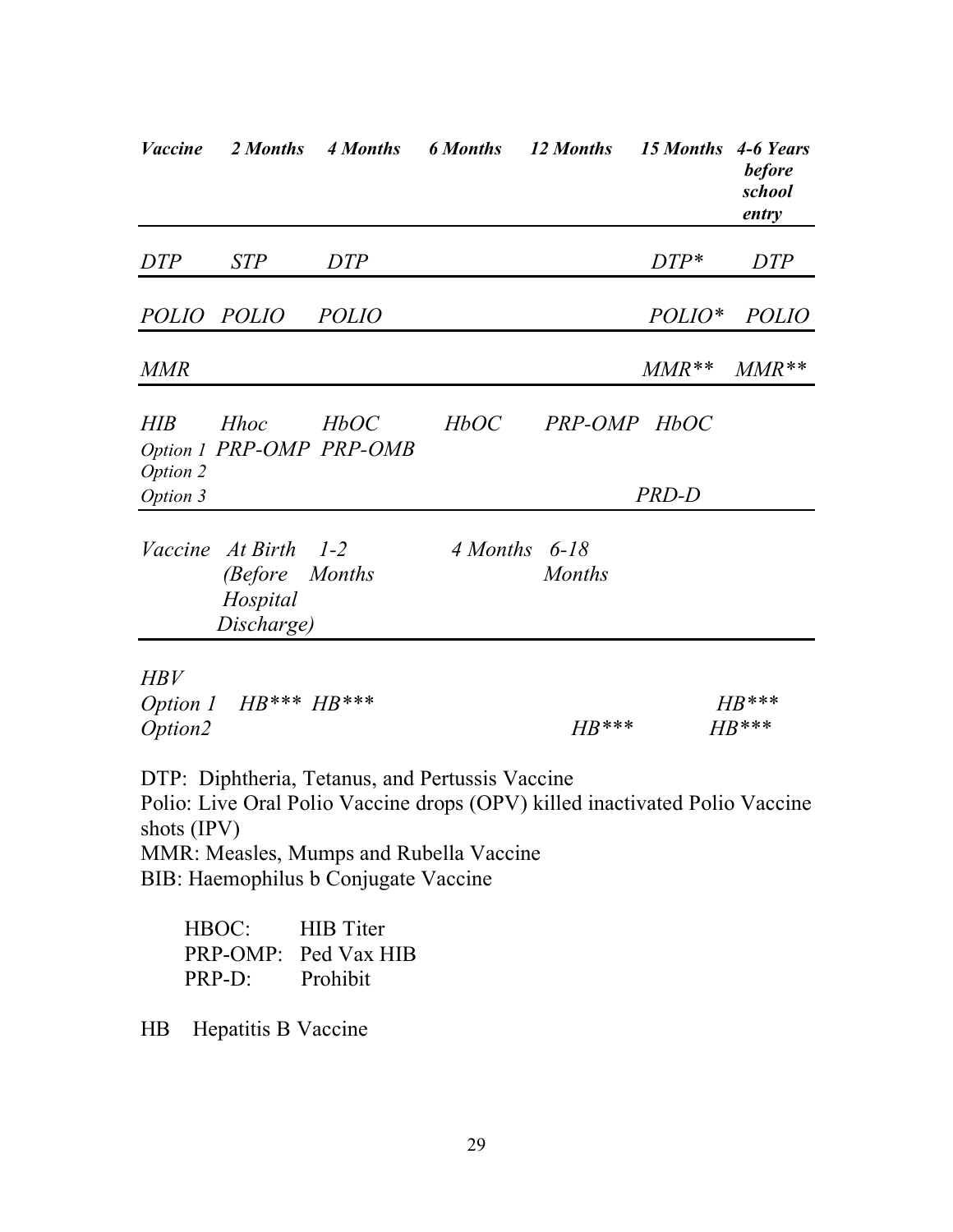- Many experts recommend these vaccines at eighteen (18) months.
- In some areas this dose of MMR may be given at twelve (12) months.
- Hepatitis B vaccine can be given simultaneously with DTP, Polio, MMR, and Haemophilus b Conjugate Vaccine at the same visit. If your child shows any signs of illness, rash, fever, vomiting or symptoms of a cold, you are expected to keep him/her at home until the child has been symptom free for 24 hours.

# **MANAGEMENT OF ILLNESSES**

Shaker Child Enrichment Center provides children with a clean and healthy environment. However, we realize that children become ill from time to time. If this is your child's first group care experience, it is possible that they may experience more frequent illnesses at the beginning before their immune system becomes more active. We observe all children as they enter the program to quickly assess their general health. We ask that you not bring a sick child to the Center. They will be sent home! Please also plan ahead and have a back up care plan in place if you are not able to take time off from work/school.

A child with any of the following symptoms will be immediately isolated and discharged to the parent or emergency contact:

> Temperature of 100 degrees  $F - in$  combination with any other signs of illness

- o diarrhea (more than once a day)
- o severe coughing (whooping, red/blue face)
- o difficult or rapid breathing
- o yellow skin or eyes
- o undiagnosed/untreated skin rash other than diaper rash
- o thick yellowish or greenish nasal discharge
- o nausea
- o vomiting (two or more items in a day)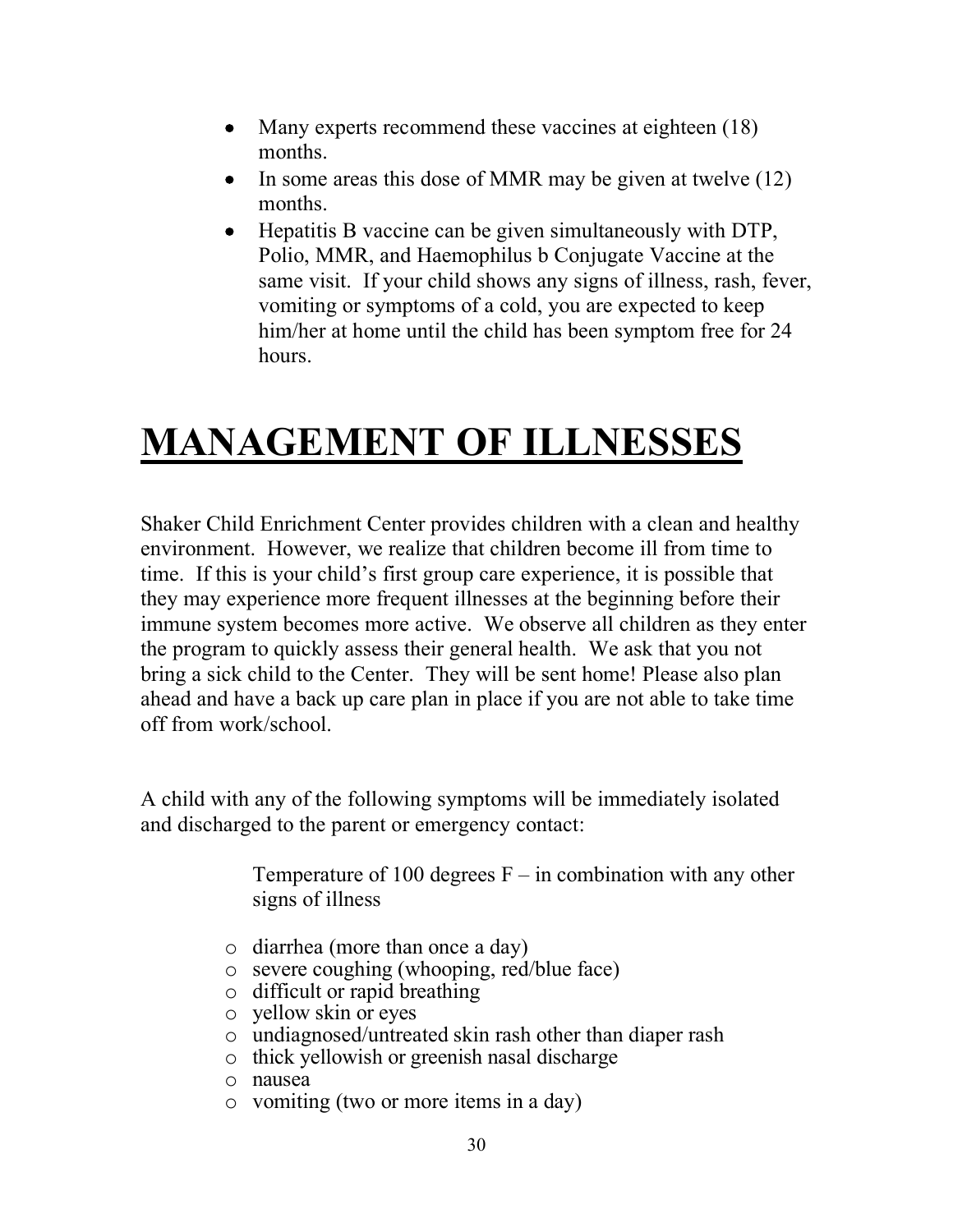- o symptoms of pink eye (Pinkness or redness in one or both eyes, Discharge, Morning crusting, matted eyelashes, itching, Burning, sandy, or gritty feeling, or Swelling of the conjunctiva and/or eyelids)
- o infected skin patches
- o dark urine/gray or white stool
- o stiff neck sore throat/difficult swallowing
- o evidence of ringworm, pinworm, lice, scabies or other parasites is unable to participate in regularly scheduled activities

Any child demonstration signs of illness not listed above will be isolated and carefully observed for symptoms. The parent will be notified. If a child does not feel well enough to participate in Center activities the parent will be called to pick-up the child. Anytime a child is isolated they will be kept within sight and hearing of a staff member. The cot and any linens used will be washed and disinfected before being used again.

Parents will be notified by a sign on the door if children have been exposed to a communicable illness. Children will be readmitted to the Center after at least 24 hours of being free of fever and other symptoms. If they are not symptom free a doctor's note will be required stating that the child is not contagious.

### **MEDICATION/SPECIAL DIETS/Immunizations**

**MEDICATIONS:** The center does not administer medications to children. Medications may NOT be stored in child's cubby or book bag. Schoolage children are not permitted to store inhalers or any other medication in their bags for the safety of all the other students. Parents may come and bring them the medication or pick them up in case of an emergency situation when they may need medications or inhalers.

**PRESCRIPTION MEDICATIONS**: Center does not administer medication. If the child is on a prescription medication the parent/ guardian must come and give the child the medication.

**FOOD SUPPLEMENTS OR MODIFIED DIETS**: If your child requires a food supplement or a modified diet, you must secure written information from your physician regarding this. Please speak with the administrator for more details regarding this.

#### **Enrollment of Children without immunization**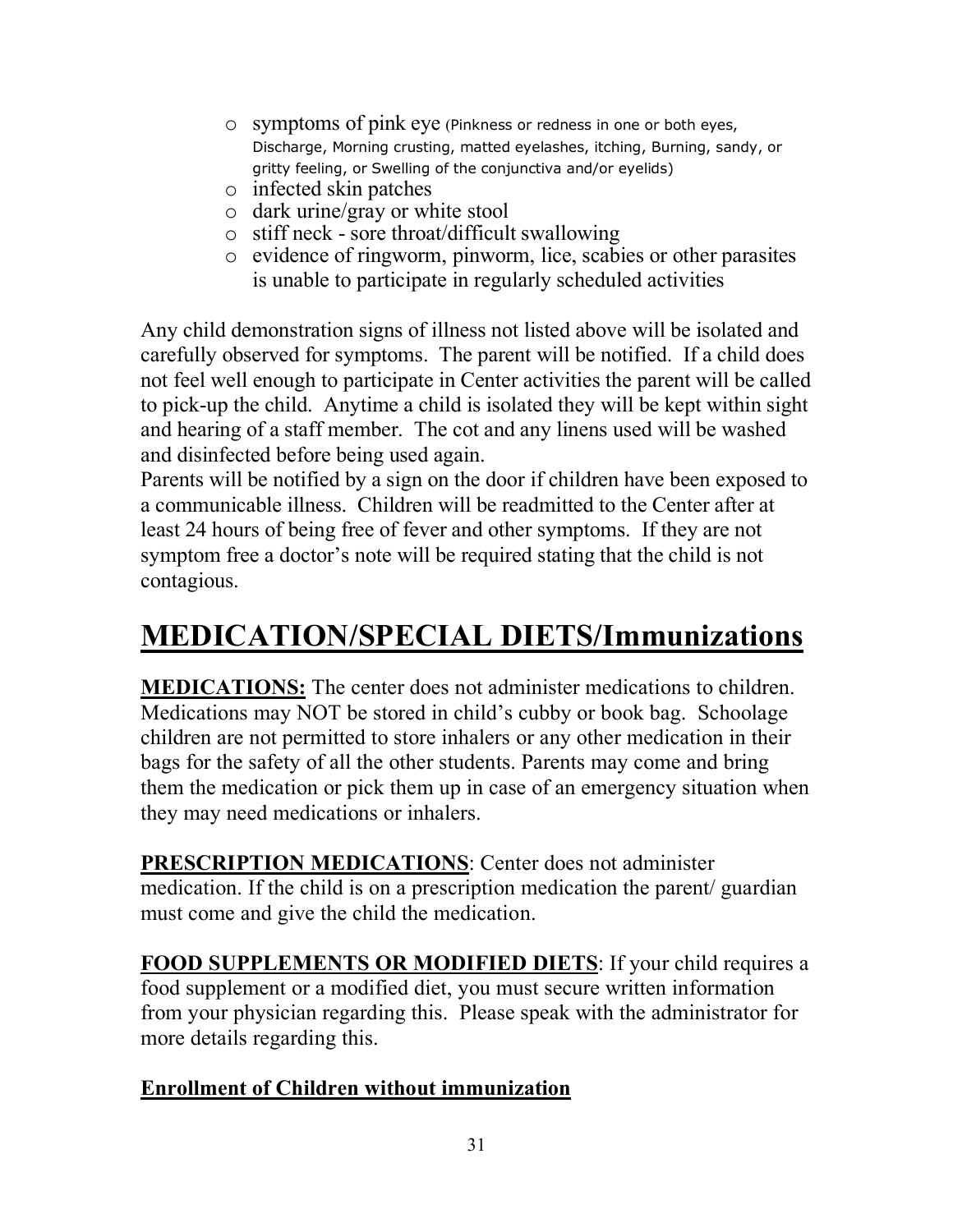This is for the safety of your child. A medical statement signed by a physician or certified nurse practitioner is required. However, Carnival Child Dev Ctr will provide care or the children without immunizations as long as a medical statement is on file and updated on time. This medical must be updated every 12 months.

#### **Infant care, including frequency of diaper checks**

We change infant and toddler's diapers every 2 hours and as needed. If parents do not agree with this policy, he/she should speak with the Administrator.

### **MEALS AND SNACKS**

The center provides breakfast, lunch, afternoon and evening snacks and dinner. A daily menu is posted on the center's bulletin board. All meals are properly proportioned and contain foods that meet USDA food program regulations.

**Shaker Child Enrichment Center** believes that mealtime serves as a social and educational activity. The cultural and religious needs of our children are taken into consideration when menus are planned. If a child has any additional nutrition concerns, such as a diagnosed food allergy, **Shaker** must be notified in advance so we can provide an appropriate substitution.

**NOTE;** *Parents may not bring food, prepared or unprepared, into the center for children to eat.*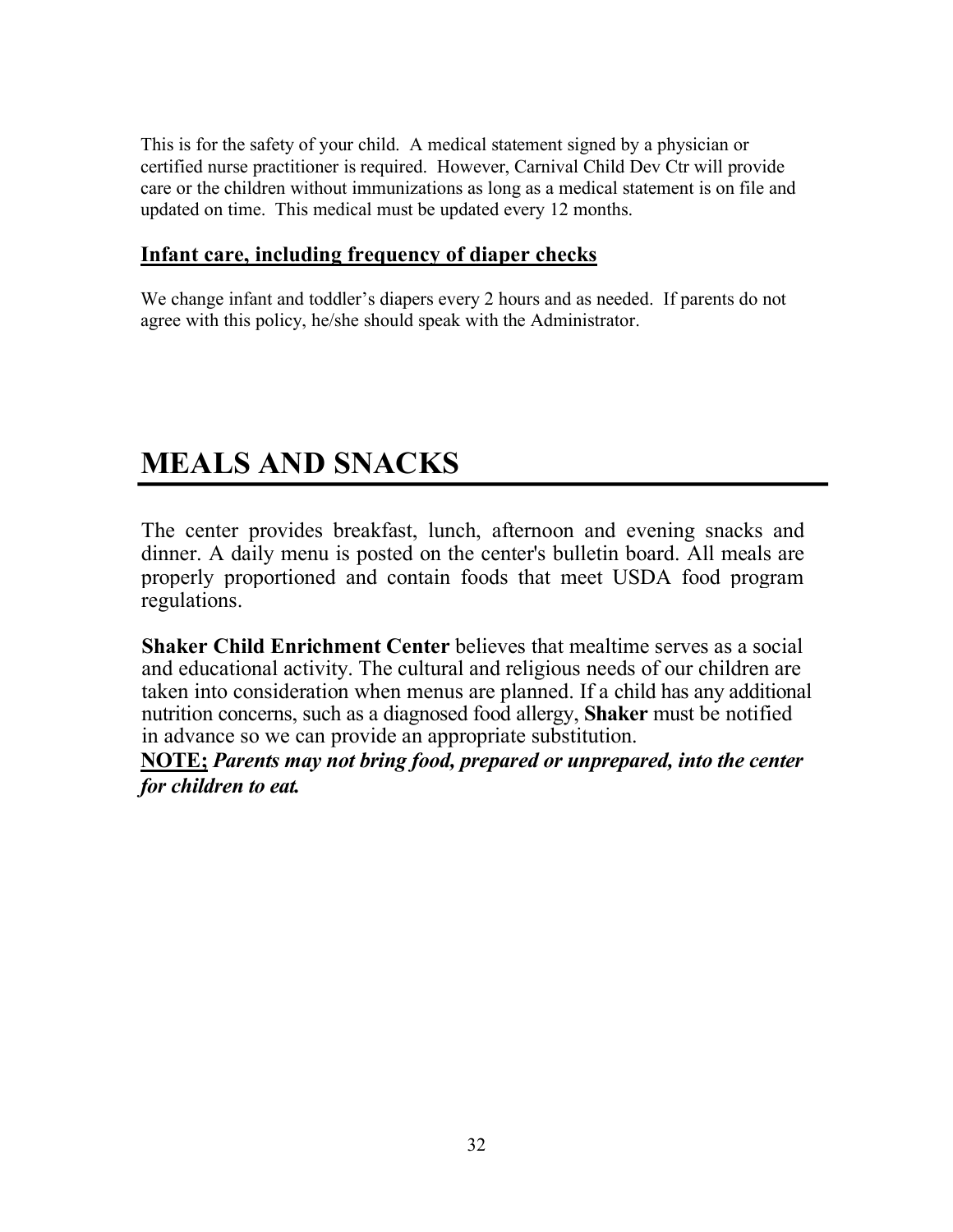### **EVENING CARE POLICY**

#### **A) Our evening care will ensure that children are safe and the Center is secure. As of Jan 1 2021 we do not provide evening care.**

1. Child care staff members will remain awake at all times, and will supervise sleeping children.

2. The Center will provide adequate lighting indoors in all areas, including bathrooms, hallways, and sleeping rooms to ensure that child care staff members are able to see all children at all times.

3. Persons on the premises during evening and overnight care hours will be limited to persons authorized by the administrator or owner and parents and guardians of children in care.

4. Parking areas, outdoor walkways, and all building entrances will be adequately lighted for safety and security.

5. The Center will provide a written security plan that ensures that access to the Center is limited to parents and guardians of children in care and authorized persons. The Center will ensure that children are supervised at all times during limited access hours. The plan will ensure the supervision of the children.

#### **B) Our Center will provide a safe evening care program and schedule.**

1. The Center will provide sleeping arrangements so that sleeping children are cared for separately from children who are awake, and so that sleeping children are not disturbed by arrivals and departures.

2. The Center will ensure areas where children sleep during evening care are on the building's ground floor unless another floor has been approved for the care of sleeping children by the local fire official having jurisdiction.

3. Bedtime routines will be developed in consultation with parents or guardians.

4. The Center will have a program of activities before bedtime, which allows for children's individual choices and needs. Activities may include meals, play, homework, relaxation, personal grooming, and outdoor play during daylight hours.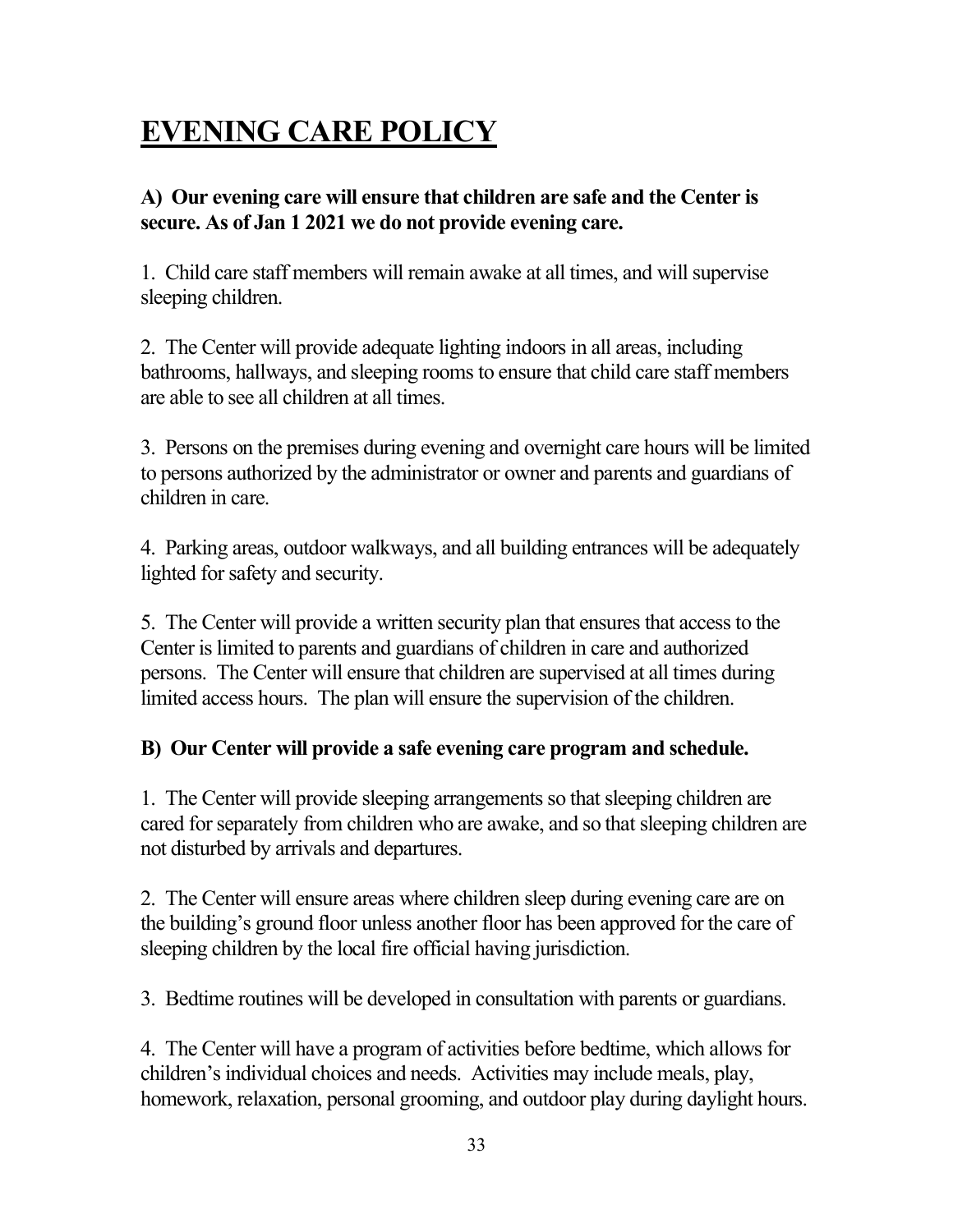5. Each child in care during evening hours will be provided with an individual blanket and a crib or a cot, as required in rule 5101:2-12-19 or 5101:2-12-42 of the Administrative Code.

6. Each child who sleeps at the Center for four or more hours will have clean comfortable sleeping garments.

7. Individual storage spaces for personal belongings and clothing will be provided.

#### **C) Our Center will provide a sanitary environment, and will provide for these additional hygiene stipulations during evening care.**

1. School age boys and girls will be separated during washing and while changing clothes to ensure privacy.

2. Child care staff members will assist children during washing and changing clothes according to children's developmental needs.

3. Bed linens will be changed at least weekly, or when soiled or assigned to a different child.

4. Each child will be provided with a clean, individual washcloth, towel, and toothbrush. Anything to be re-used will be labeled for each child and stored in a sanitary manner such that items do not touch and do not promote bacterial growth.

5. Children will have access to running water, liquid soap, and toothpaste.

### **PARENT PARTICIPATION**

**P**arents are encouraged to participate in the various activities sponsored by the center. The following are some examples of the activities that provide parents an excellent opportunity to become involved.

Volunteers are always welcomed in the classrooms or on field trips. Your child would most likely enjoy sharing this experience with you.

Bulletin Board and Newsletter are two of the ways you will be informed regarding the center's scheduled activities and other items of interest. The newsletters are published as necessary. Volunteers to assist with contributing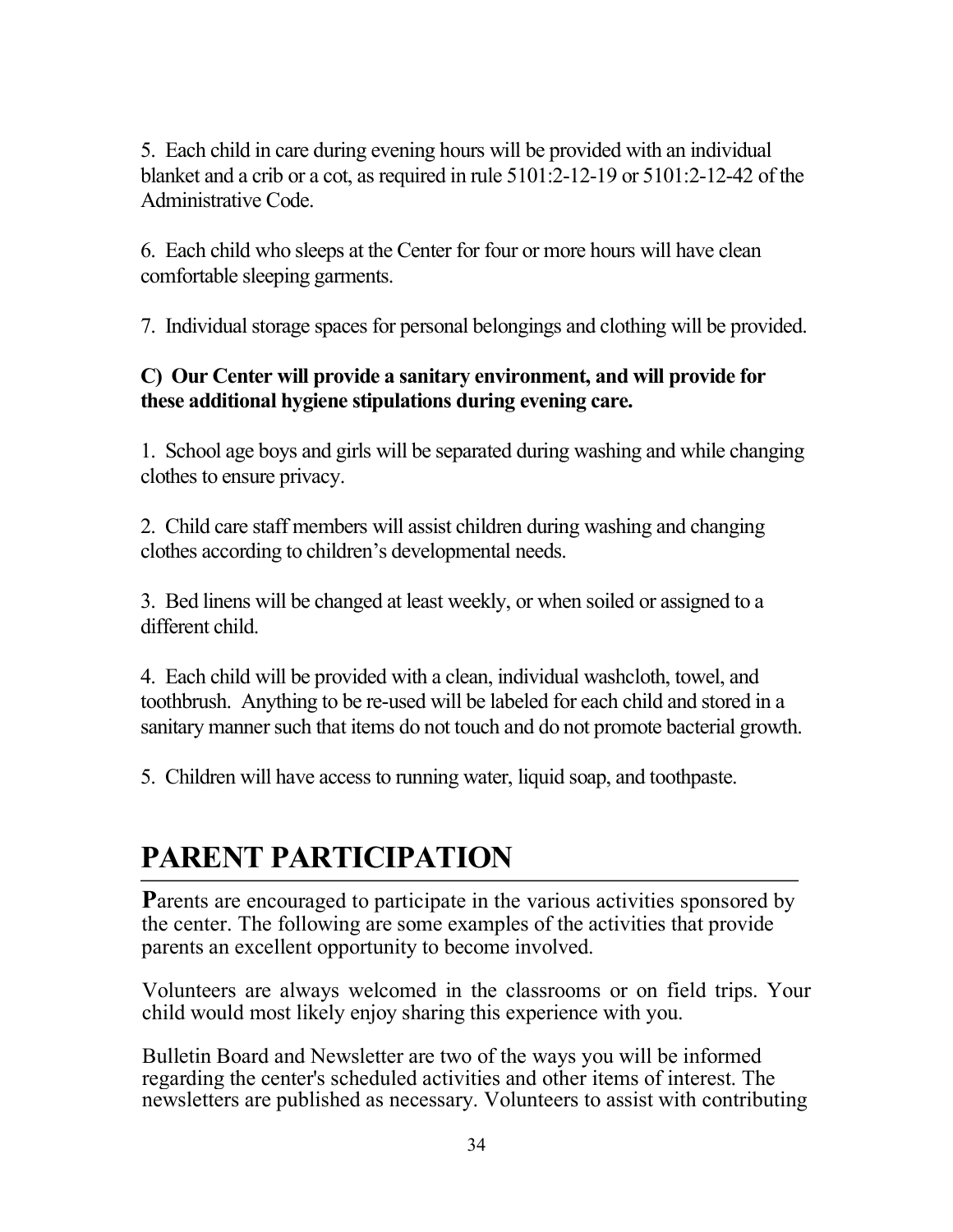and maintenance of the Bulletin Board as well as contributing and publication of the newsletter are welcomed.

**Fund Raisers**: One to two fundraisers are scheduled for the school year to help defray the cost of transportation for field trips, field trip fees and the overall enrichment of the center's programs and activities. All ideas are welcomed and participation is encouraged.

**Parent Committee**: The goal of the parent committee is to enhance parent participation and foster a good working relationship between the teachers, administrative staff and parents. The committees assist with the planning and coordination of special events and fund raising drives.

**Special Programs:** Throughout the year, the center sponsors special programs such as graduation and holiday programs. The children's participation in these programs is indicative of the nurturing, learning atmosphere that the center provides.

Your assistance in one or several of these activities would be greatly appreciated. The Director or Executive Director would be most happy to provide further details.

### **CELEBRATIONS**

**W**e usually celebrate holidays (i.e. Christmas, Valentine's Day, Halloween, etc.) with class parties. The center will provide some refreshments. However, parents are welcome to provide treats for the class.

If you wish, your child may celebrate his/her birthday with classmates. Parents are to provide desired refreshments. All candy treats will be placed in your child's locker to be enjoyed at home. Party favors may be included if desired; please use discretion if balloon or small items are included because they can be a choking hazard for young children. Parents are to advise the child's teacher in advance when planning special celebrations and parents are strongly encouraged to attend all events.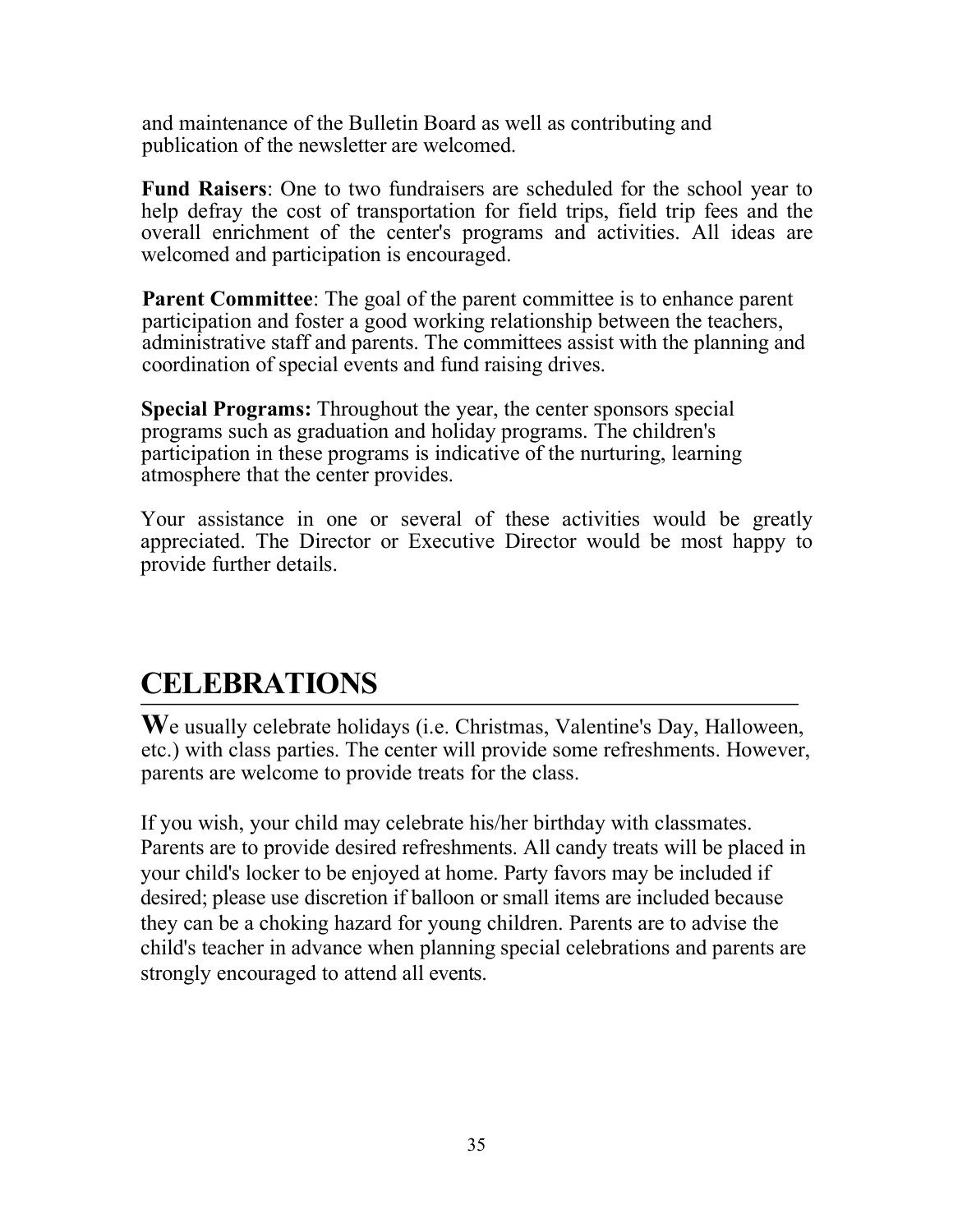### **PARENT RESPONSIBILITIES**

**I**t is the parent's responsibility to:

- Notify the center of any changes in home or work address or phone numbers.
- Pay all applicable fees on time
- Complete all required forms.
- Notify the center if your child will be late or absent.
- Inform your child's teacher about your child's likes and dislikes, fears, habits, positive or negative influences on his/her life, problems with other children or changes in the home which may affect his/her behavior.
- Notify the center if anyone other than you or another already designated person is to call for your child. *No child will be released to an unauthorized person.*
- Contact the Director/Executive Director if you have any questions or concerns. If the Director/Executive Director is not available, the Center's designated staff person will be available to assist you.
- Check the Day Care Bulletin board and/or your child's locker daily for information about the program, weekly menus, and other items of interest. Bulletin Boards are located near the rear entrance and on the wall outside the Toddler's classroom.
- Attend your child's annual parent-teacher conference. Feel free and accept the responsibility to request a conference with the teacher or Director/Executive Director to discuss your child's progress or parental concerns.
- Make early arrangements for your child's annual physical examination so that medical forms are on file when due.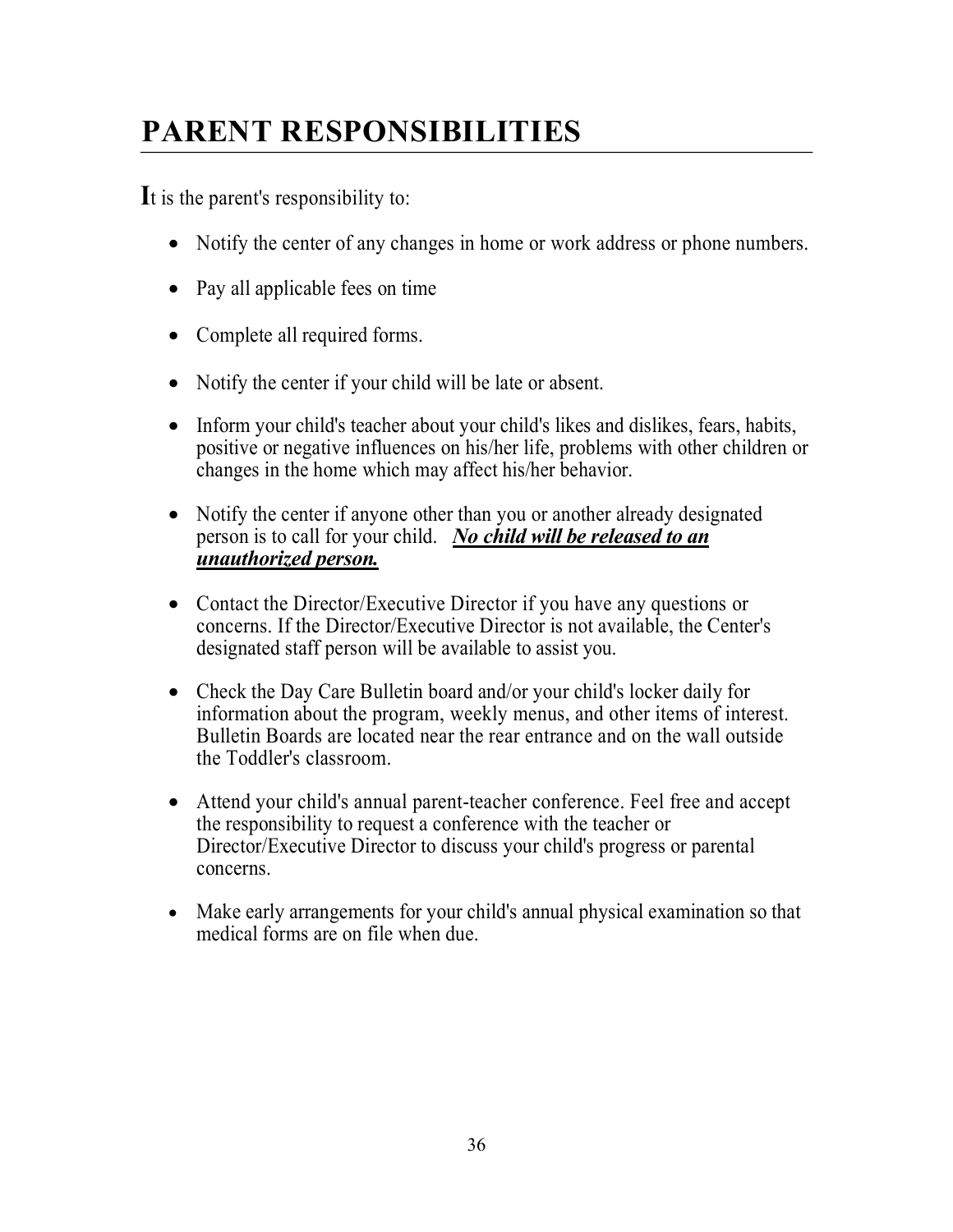#### **CENTER PARENT INFORMATION REQUIRED BY OHIO ADMINISTRATIVE CODE**

The facility is licensed to operate legally by the ODJFS. This license is posted in a conspicuous place. It will be posted on the Bulletin near the front door entrance and available upon request.

A toll-free telephone number is listed on the facility's license and may be used to report a suspected violation of the licensing law or administrative rules. The licensing law and rules governing child care are available for review at the facility upon request.

The administrator and each employee of the facility is required, under Section 2151.421 of the Ohio Revised Code, ORC to report their suspicions of child abuse or child neglect to the local public children services agency.

Any parent, custodian, or guardian of a child enrolled in the facility shall be permitted unlimited access to the facility during all hours of operation for the purpose of contacting their children, evaluating the care provided by the facility or evaluating the premises. Upon entering the premises, the parent, or guardian shall notify the Administrator of his/her presence.

Access to the Center will be prohibited immediately after the Child is permanently disenrolled.

Rosters of the names and telephone numbers of the parent or guardians of the children attending the facility are available upon request. The parent roster will not include the name or telephone number of any parent who requests that his/her name or telephone number not be included.

The licensing inspection reports and complaint investigation reports, for the current licensing period, are posted in a conspicuous place in the facility for review.

The licensing record including compliance report forms, complaint investigation reports, and evaluation forms from the building and fire departments are available for review upon request from the ODJFS. The department's website is: http://jfs.ohio.gov/cdc

It is unlawful for the facility to discriminate in the enrollment of children upon the basis of race, color, religion, sex or national origin or disability in violation of the Americans with Disabilities Act of 1990, 104 Stat. 32, 42 U.S>C. 1201 et seq.

*This information must be given in writing to all parents, guardians and employees as required in 5101:2- 12-30 of the Ohio Administrative Code.*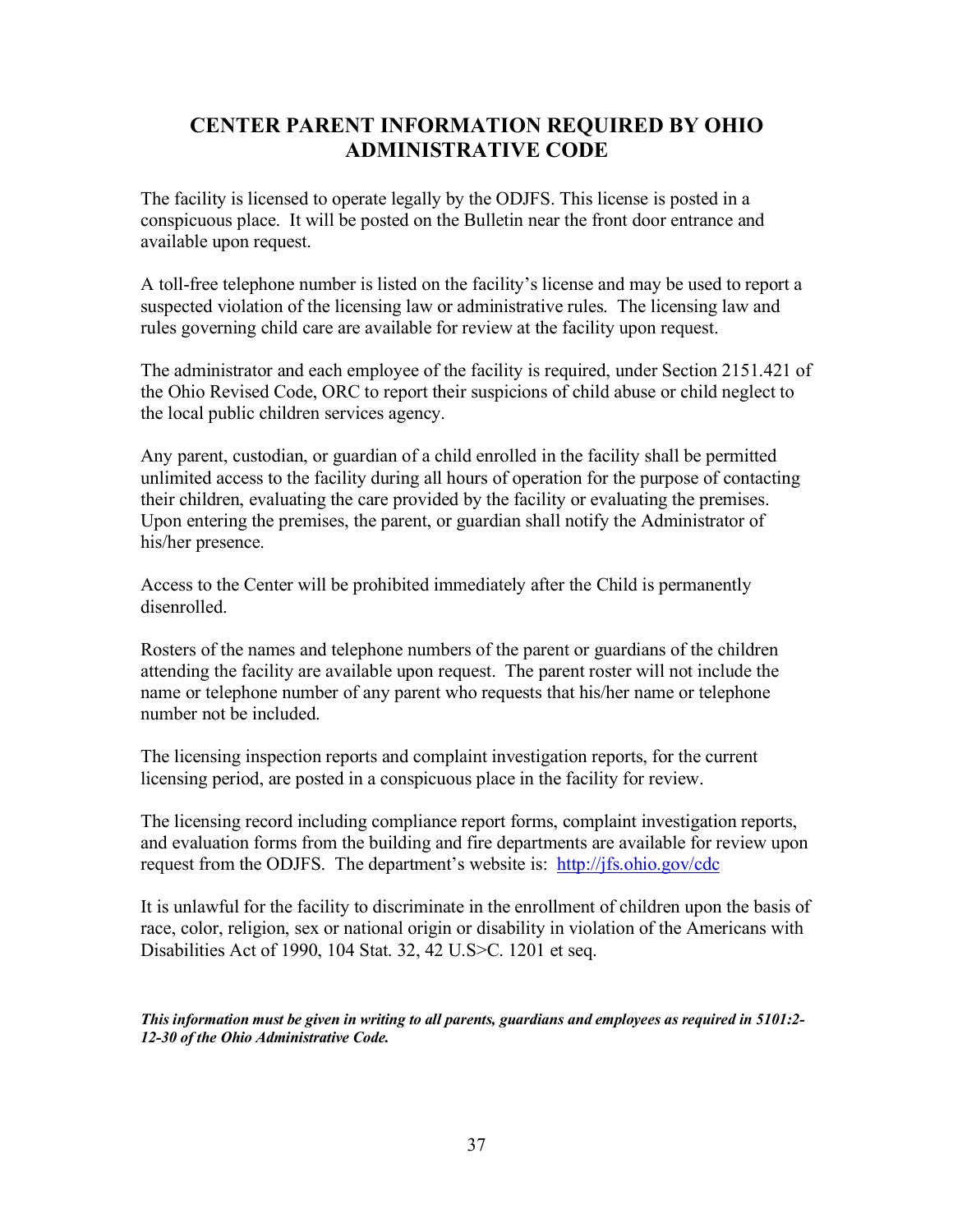#### **MEET WITH THE TEACHERS**

We provide several opportunities for our parents and families to meet with the teachers. Upon arrival and pick up you are able to talk with your Childs teachers about their day or special needs or request. We conduct parent involvement opportunities in each class throughout the year. Families are encouraged to sit with their child when they go through a transition period into/out or through or program for a few hours each day.

We hold parent teacher conferences twice a year where we discuss child portfolios, assessments, observations, and screening results. We also discuss yearly goals and have you fill out a survey about our program so we can fully serve you every needs in a extraordinary manner.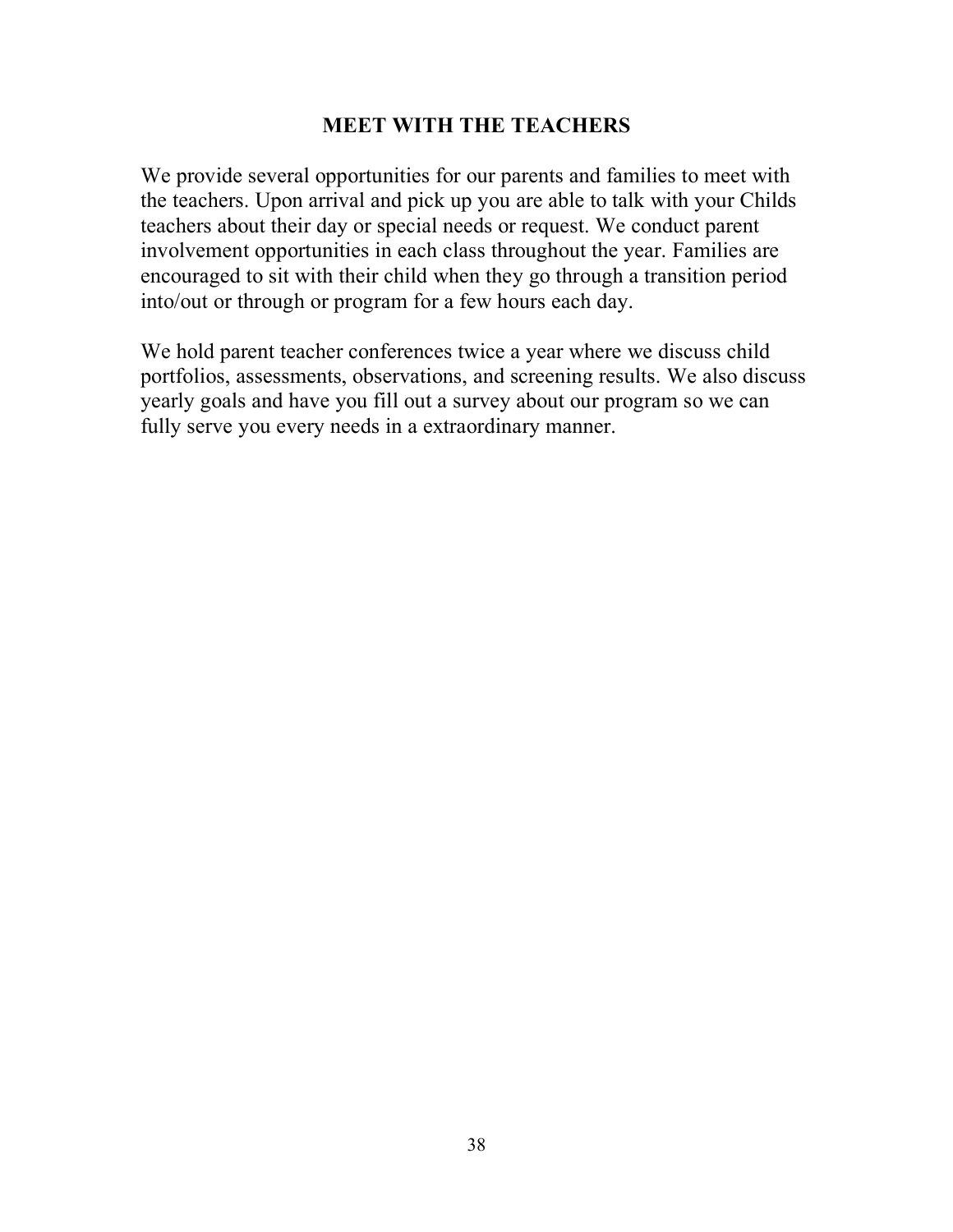### **BREASTFEEDING/NURSING**

We do serve pumped milk to the child if the parents request it. The milk must be stored properly and dated. We will discard unused pumped milk after the child refuses the remainder of the feeding. Please provide enough milk for the entire day. If the child runs out of milk you will be called and asked to come and provide more milk or feed in our facility.

You are welcomed to feed you child in a private area located in the back area of our kitchen /storage room. The area is clean and will be made to give you privacy while you feed you child.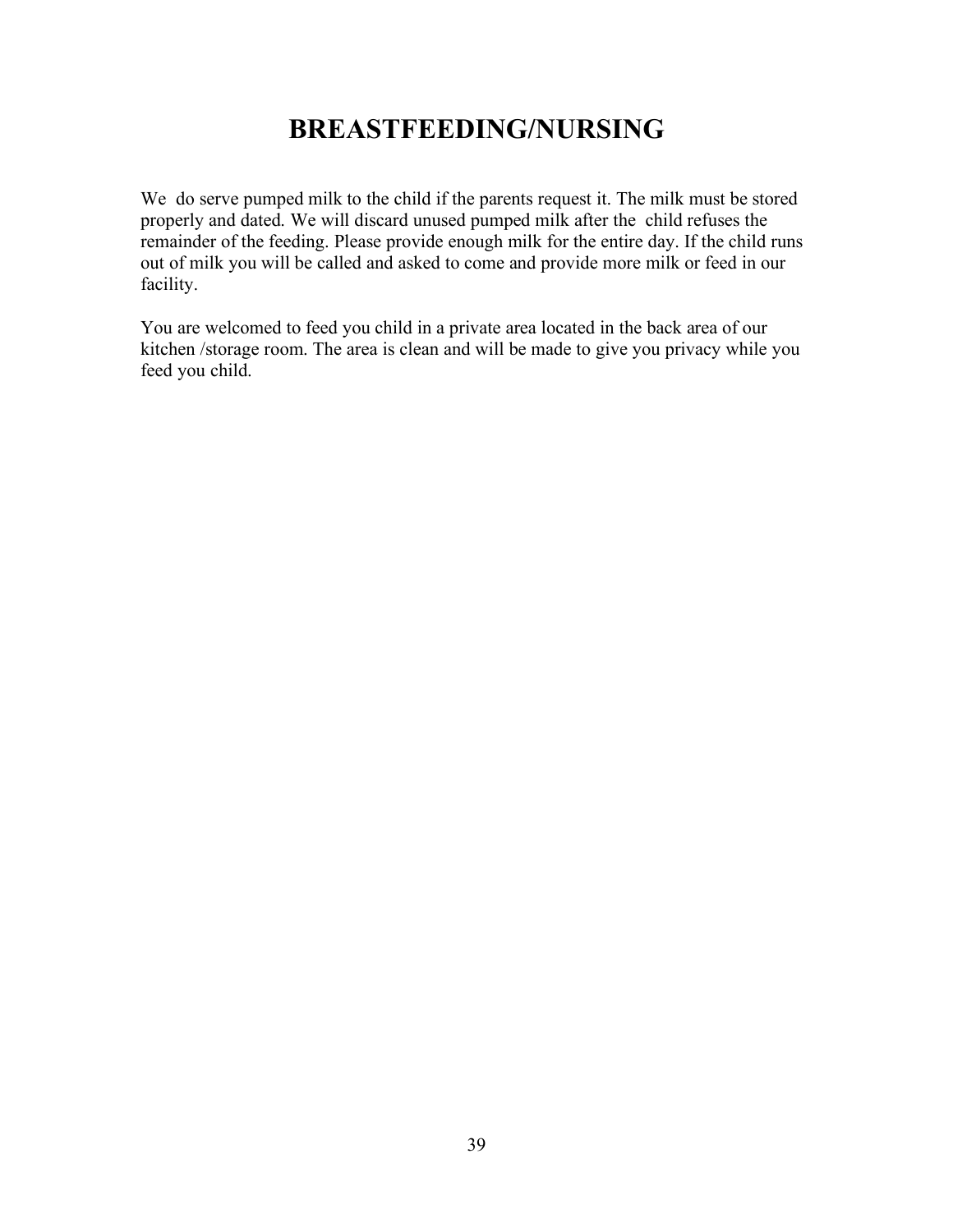#### **EMERGENCY/SERIOUS ILLNESS/INJURY**

In the case of a serious emergency, illness, or injury we will contact the parent or guardian immediately. We will provide them with an incident report. If the child has to be taken to the hospital you will be contacted. We do not provide transportation in case of an emergency. The nearest emergency department can be contacted by you and sent to the center to transport your child.

Parents are not required to give consent for emergency transportation to the hospital because we do not provide the service.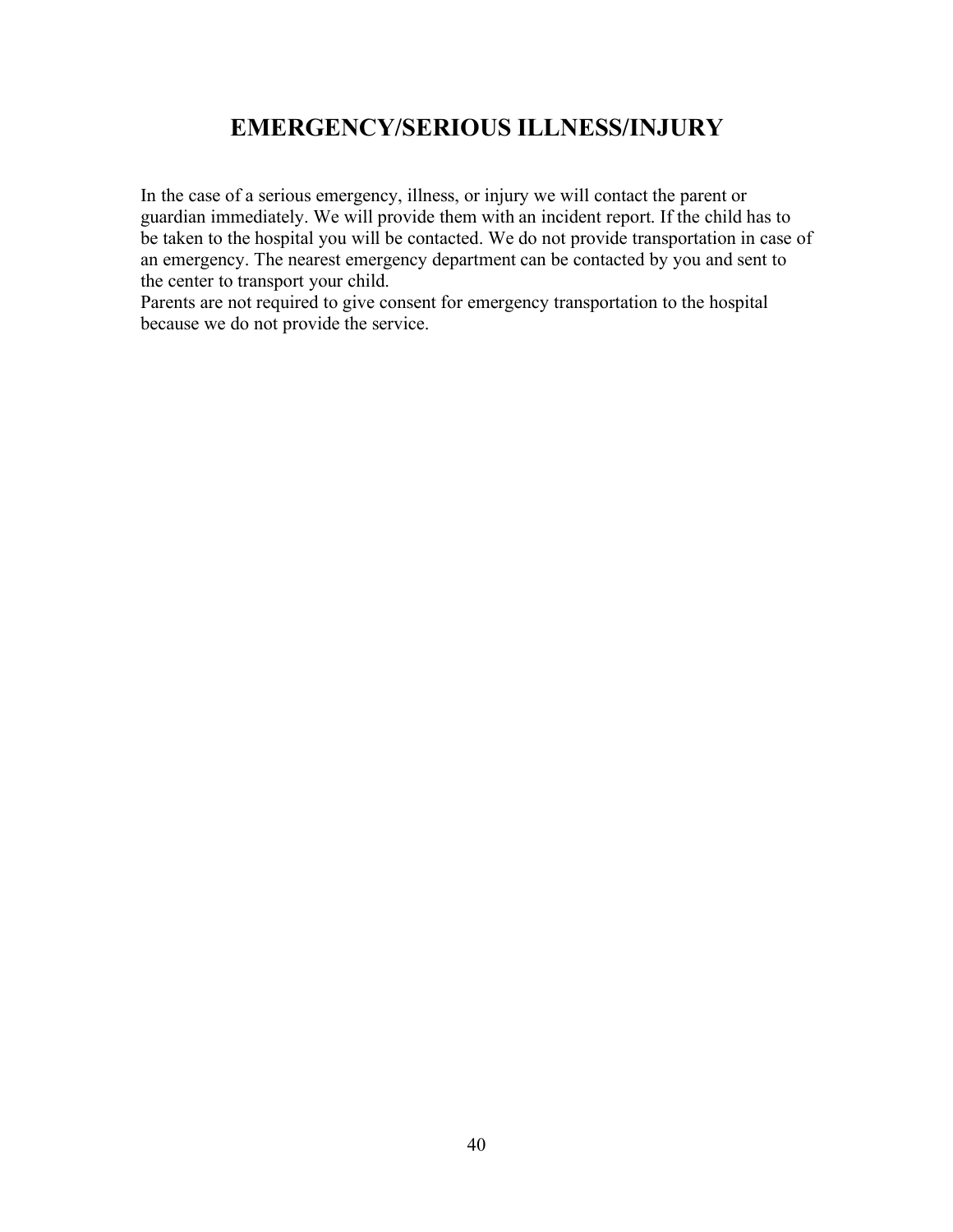### **TERMINATION POLICY**

If a situation arises where a child is consistently endangering himself, peers or staff, it may become necessary to enforce disenrollment of the child. Every attempt will be made to work together with the parents and the child to correct the behavior. However, the safety of children is always our primary concern. The administrator would be in communication with the parents prior to this occurring.

If the child demonstrates behavior that requires frequent "extra attention" from the staff member, we may choose to develop and implement a behavior management plan. This plan would be developed in consultation with the parents and would be consistent with the requirements of Rule 5101:2-12- 22.We are not a special needs facility. We will refer your child to a facility if the child displays behavior such as autism, special needs, harming themselves or others. We use observations and screenings to determine this situation. We will give a 2 weeks notice if we have to remove your child from our care.

Parents are required to give a 2 weeks' notice upon disenrollment of their Child/Children. If the 2 weeks' notice is not given, parents will be obligated to pay for the 2 weeks.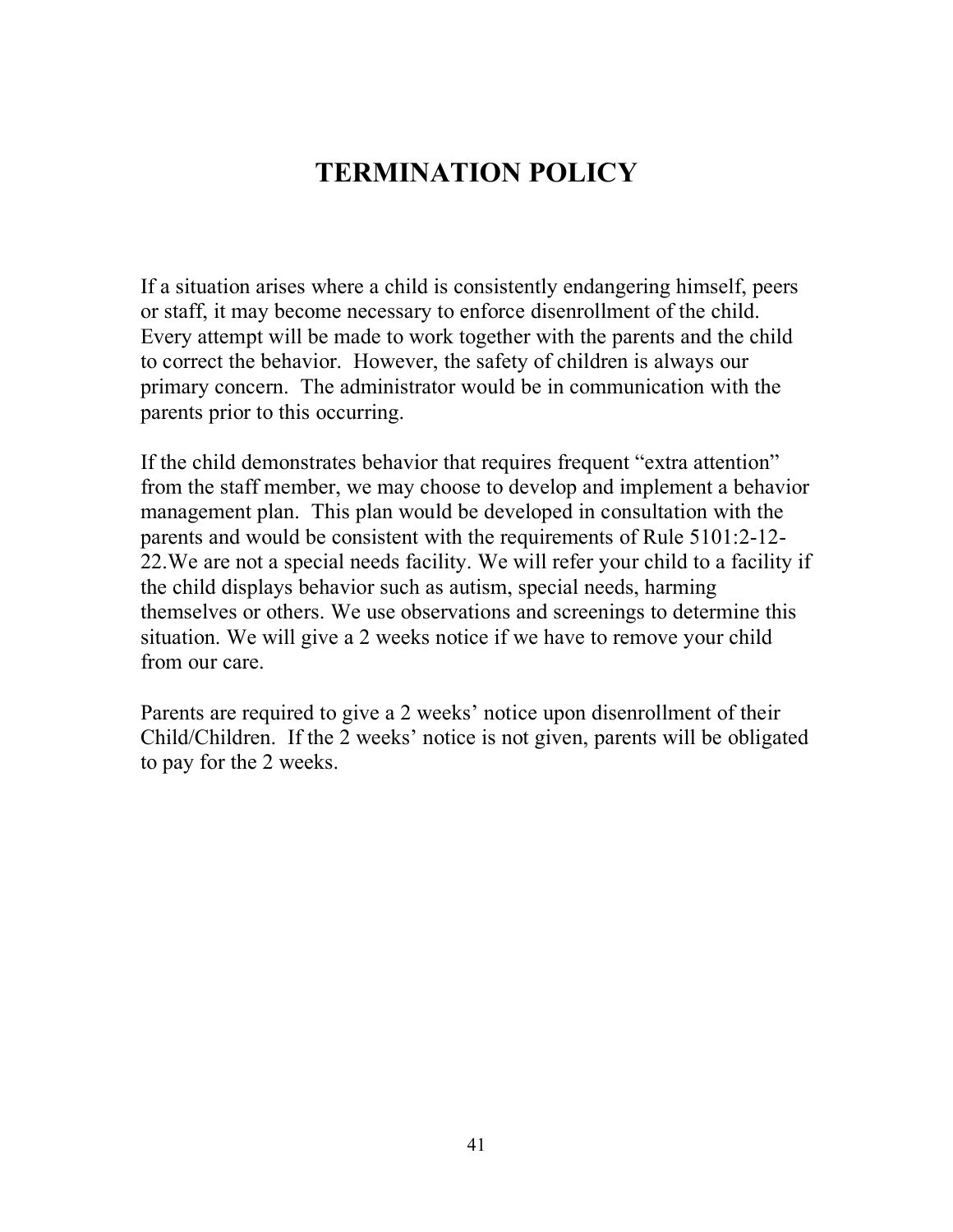#### **OBSEVATIONS/SCREENING/ASSESSMENTS**

At Shaker CEC we use The Creative Curriculum Developmental Continuum assessment and Teaching Strategies Gold tool and questionnaires that are filled out once within 60 days of the child starting at Shaker and Bi Yearly thereafter. The Child will be given goals to work on based on the results. The goals will be followed up within 60 days of completion of the assessment. This information will be shared with the families though emails, phone calls, or face-to-face conferences. This assessment will be use to help the teacher create lesson plans and teaching strategies that will work best with each individual child. If the teacher has a high level of concern based on the Childs assessment results they will notify the Childs parents during a conference and also notify the administrator of the concerns. These concerns will be addressed in a manner that allows the child to have the best outcome. In most cases a screening will be done on the child and results will be compared and shared in the appropriate manner. If there are major concerns – these results will be shared with a partner group for a referral with 60 days.

Teachers are NOT qualified to say rather or not the child has any learning disabilities. Therefore they will only share what they have concluded based on the results of the assessment and screening. Recommendations and ongoing help will be given in the appropriate manner as it concerns each individual child.

Shaker CEC **do not** report the **Child level data** to ODJFS. We report it to our partners (Beechbrook & PEP), which at that time they'll do their assessment and if needs to be reported, they will report it to ODJFS.